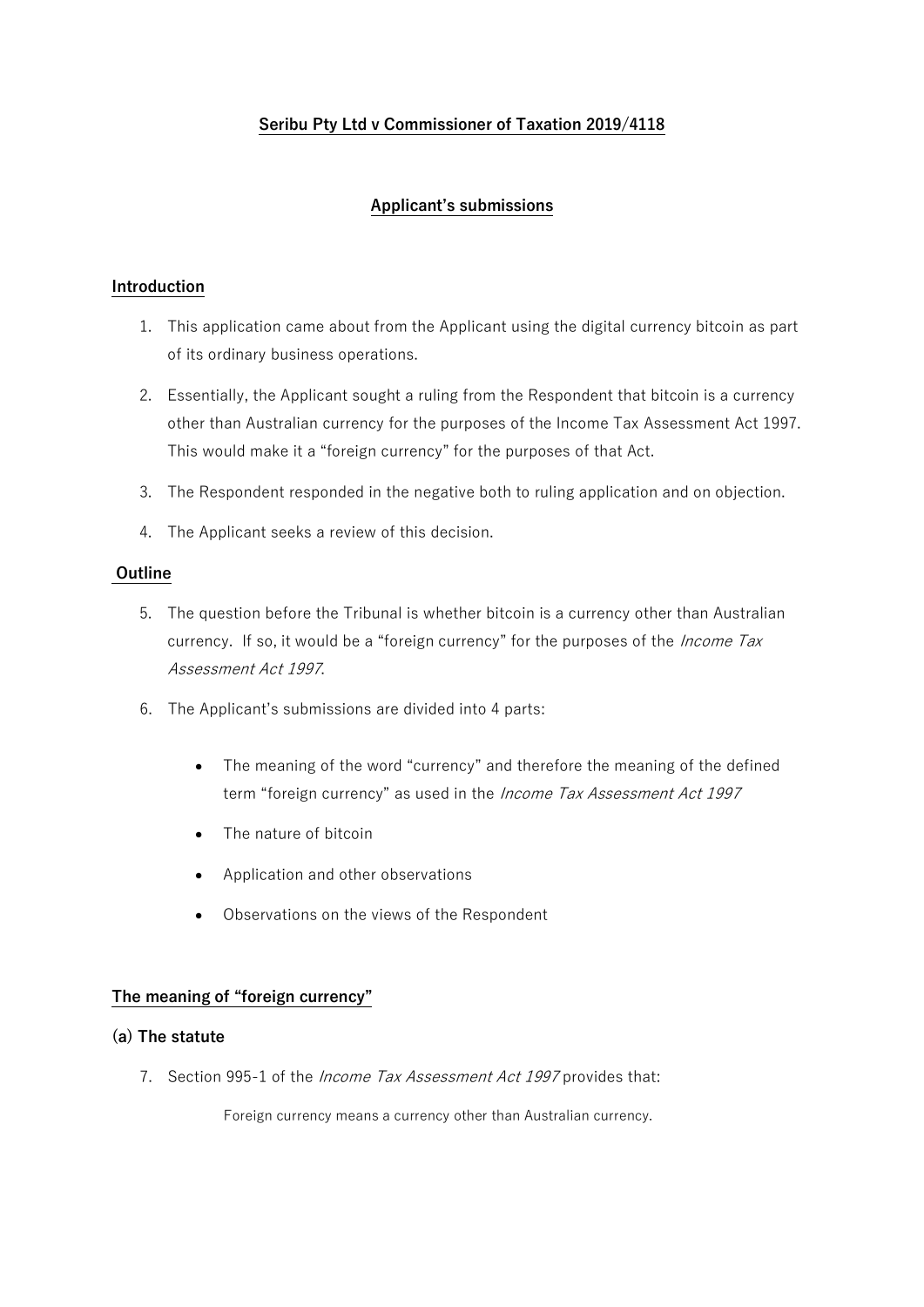- 8. To determine whether something is a foreign currency, it is first necessary to define the word "currency".
- 9. In Watson v. Lee [\[1979\] HCA 53](https://www.austlii.edu.au/cgi-bin/viewdoc/au/cases/cth/HCA/1979/53.html) (1979) 144 CLR 374, the High Court needed to consider the meaning of the word "currency" in the context of its usage in the Australian constitution.
- 10. Section 51(xii) of the Constitution confers power upon the Parliament to make laws with respect to "[currency], coinage, and legal tender". It was the extent of this power that was being challenged before the High Court at the time. It therefore defines the boundaries of the term.
- 11. Stephen J stated that:

39. When bank notes were still convertible into gold and before sophisticated concepts of central banking and exchange controls became the commonplace of economists it would, I think, have been appropriate enough to speak of laws concerning the import and export of currency generally as laws concerning the subject matter of "currency"; the word, without more, is not necessarily to be confined in its meaning to the money of a particular nation nor to that which is one nation's legal tender; indeed it has sometimes been used in a quite opposite and special sense to distinguish sterling from the irregular local coins formerly circulating and competing with sterling in some British colonies, particularly in Australia, from which was derived the old description "Currency lads and lasses". In 1900, there was, in Australia, no currency particularly identified with particular colonies, other than Queensland's Treasury notes: there were three Imperial mints, in Sydney, Melbourne and Perth which variously minted Imperial bronze, silver and gold coins and these, together with coins imported from the United Kingdom, circulated in Australia, as did the note issues of local banks: see generally Quick and Garren, Annotated [Constitution](https://www.austlii.edu.au/cgi-bin/viewdoc/au/legis/cth/consol_act/coaca430/) of the Commonwealth of Australia, pp. 572-576, and Chalmers, A History of Currency in the British Colonies (1893). This situation persisted long after Federation. In such circumstances to confine the legislative head of power conferred by [s. 51](https://www.austlii.edu.au/cgi-bin/viewdoc/au/legis/cth/consol_act/coaca430/s51.html) (xii.) to Australian currency would have been to exclude the Commonwealth from whole areas concerned with the regulation and control of the everyday currency of the country, and this despite the apparently unrestricted nature of the grant of power in [s. 51](https://www.austlii.edu.au/cgi-bin/viewdoc/au/legis/cth/consol_act/coaca430/s51.html) (xii.). (at p400)

[emphasis added]

12. The Applicant makes three observations here:

- Currency does not need to be confined in its meaning to the money of a particular nation.
- At the time numerous currencies (irregular local coins, or note issues of local banks) were used, not all of which were legal tender. Rum was used as a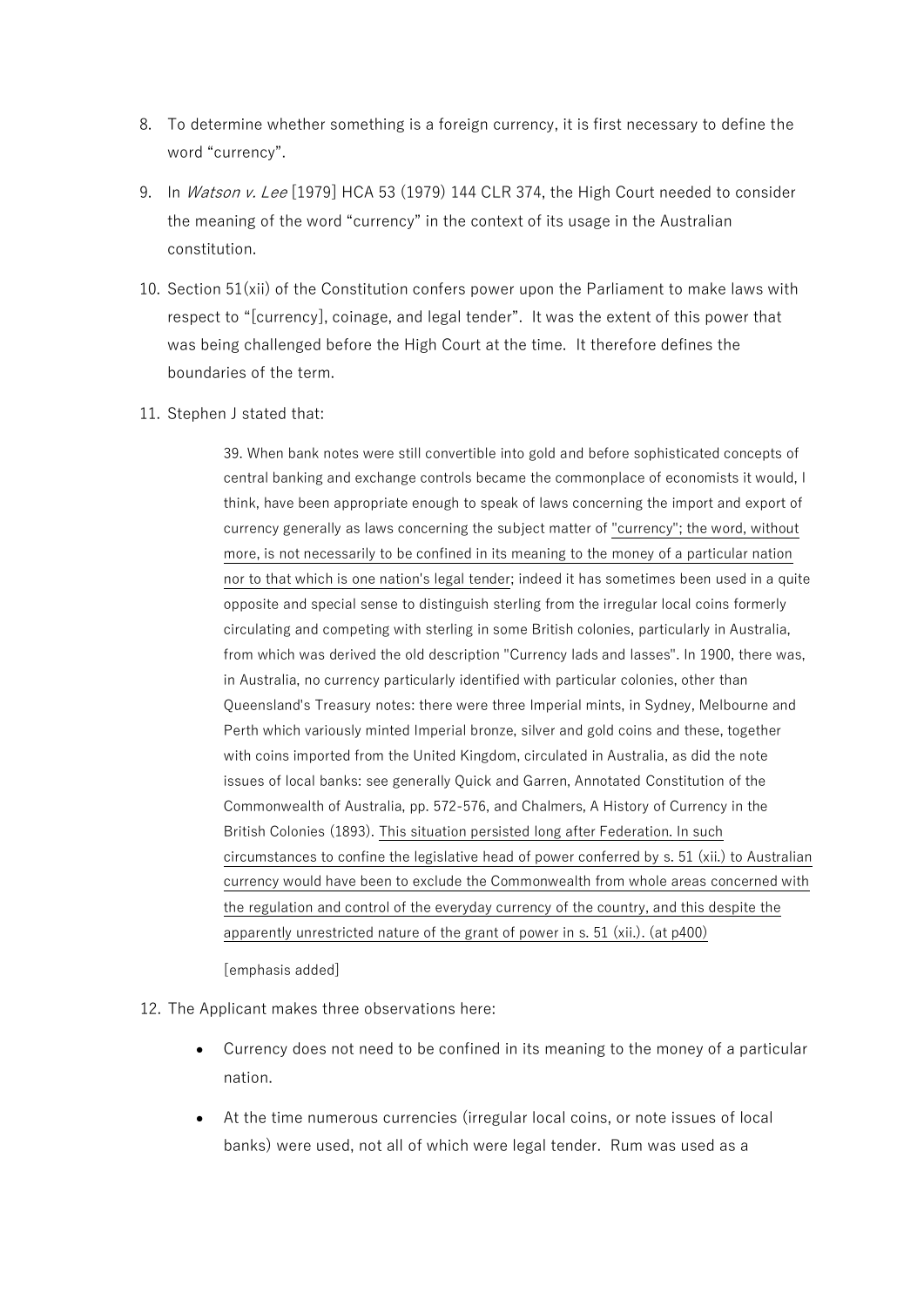currency in New South Wales<sup>1</sup>. These were still considered currencies and within the regulating powers of the Commonwealth.

- There can be concurrent currencies circulating and competing with other currency.
- 13. All of the examples provided of currency share the following characteristics: they are fungible, measurable and used as a medium of exchange for goods and services. This makes sense because if a narrower interpretation of "currency" were to be taken, it would potentially restrict the powers of Parliament to make powers with respect to currency.
- 14. The same view was expressed again in another matter brought before the High Court. In Goldsbrough Mort & Co. Ltd v Hall (1949) 78 CLR 1. Here, Rich J stated:

16. Before these Acts were passed the currency in Australia consisted of gold, silver and bronze coins minted in England at the Royal Mint or by branches of that Mint established in Sydney, Melbourne and Perth and of paper money issued by the trading banks. The Treasury Notes Acts, 30 Vict. No. 11 and 56 Vict. No. 37, of Queensland are here irrelevant. (at p22)

…

21. The metallic currency of England and Australia was, therefore, the same. Substantially the denominations of the coins were the same and their standards of weight and fineness were regulated by the Imperial law which was in force in Victoria or which was introduced into Victoria by force of the provisions already noticed. The paper money issued by the trading banks was payable in gold coin but it was not legal tender.

[emphasis added]

15. In other words, currency can be issued by non-government entities, noting that this may not be legal tender but nonetheless constitutes currency.

# **(b) History of the statute**

16. At this juncture it would be helpful to briefly consider the Act which inserted the term "foreign currency", and its definition as "a currency other than Australian currency", into the Income Tax Assessment Act 1997.

 $<sup>1</sup>$  See item 17 in Applicant's materials.</sup>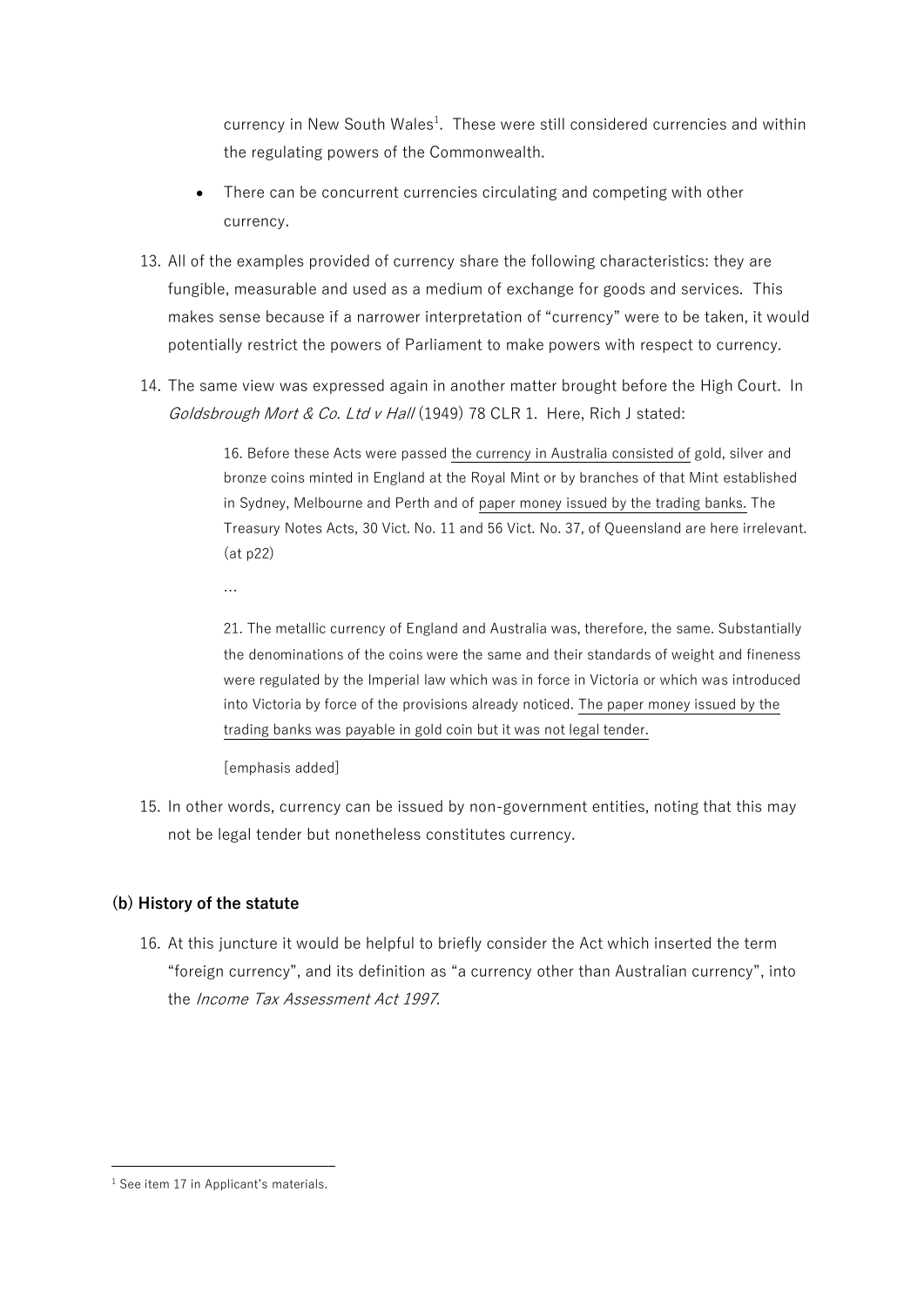17. The Explanatory Memorandum to the Bill<sup>2</sup> introducing the term "foreign currency" provided the following context for the introduction of the provisions<sup>3</sup>:

> 2.3 As explained in Chapter 3, the economic consequences of a foreign currency denominated transaction must be translated into an equivalent amount of A\$ (or another appropriate functional currency) for the purposes of determining an entity's Australian income tax liability.

2.4 This would be a straightforward matter if the tax system only recognised receipts and payments of foreign currency. However, rights to receive and obligations to pay foreign currency are often just as important as the currency itself in determining the tax consequences of a transaction. As rights and obligations denominated in a foreign currency subsist over a period of time, their A\$ value may fluctuate.

2.5 Where this occurs, disparities may arise between the amount of A\$ value recognised at a particular point in time, for example when an amount of assessable income is derived, and the A\$ value of the consideration ultimately provided in settlement of the transaction. These disparities represent a gain or loss, in terms of A\$, that occurs as a result of currency exchange rate movements or fluctuations.

2.6 The forex provisions provide a statutory framework under which the gain or loss arising from these disparities is brought to account when it has been 'realised'. This is the case even if the monetary elements of the transaction are not converted to A\$.

2.7 Without such a framework, foreign currency gains and losses arising out of 'business' transactions may fall outside the income tax net. This possibility is illustrated by FC of T v Energy Resources of Australia Ltd (1996) 185 CLR 66 ('the ERA case'). In that case, the High Court held that a taxpayer makes no foreign currency gain or loss where a foreign currency denominated obligation is satisfied on capital account without converting any of the proceeds of the transaction into A\$ or any amounts of A\$ to foreign currency.

[emphasis added]

- 18. The reference to the ERA case gives some indication as to the type of behaviour the rules were intended to address. The mischief rule, as a guide to statutory interpretation, would require some consideration as to the circumstances of the ERA case and how that would affect the intent and interpretation of the statute.
- 19. The ERA case concerned the issue of promissory notes (Euronotes) denominated in US dollars at a discount. The notes were paid back in US dollars. The exchange rate between the Australian dollar and the US dollar had changed between the date of issue and the date the notes were paid back.

<sup>2</sup> New Business Tax System (Taxation of Financial Arrangements) Bill (No. 1) 2003

<sup>&</sup>lt;sup>3</sup> On the question of whether the explanatory memorandum can be considered, we refer to section 15AB(2)(e) of the Acts Interpretation Act 1901, noting that the High Court decisions would take precedent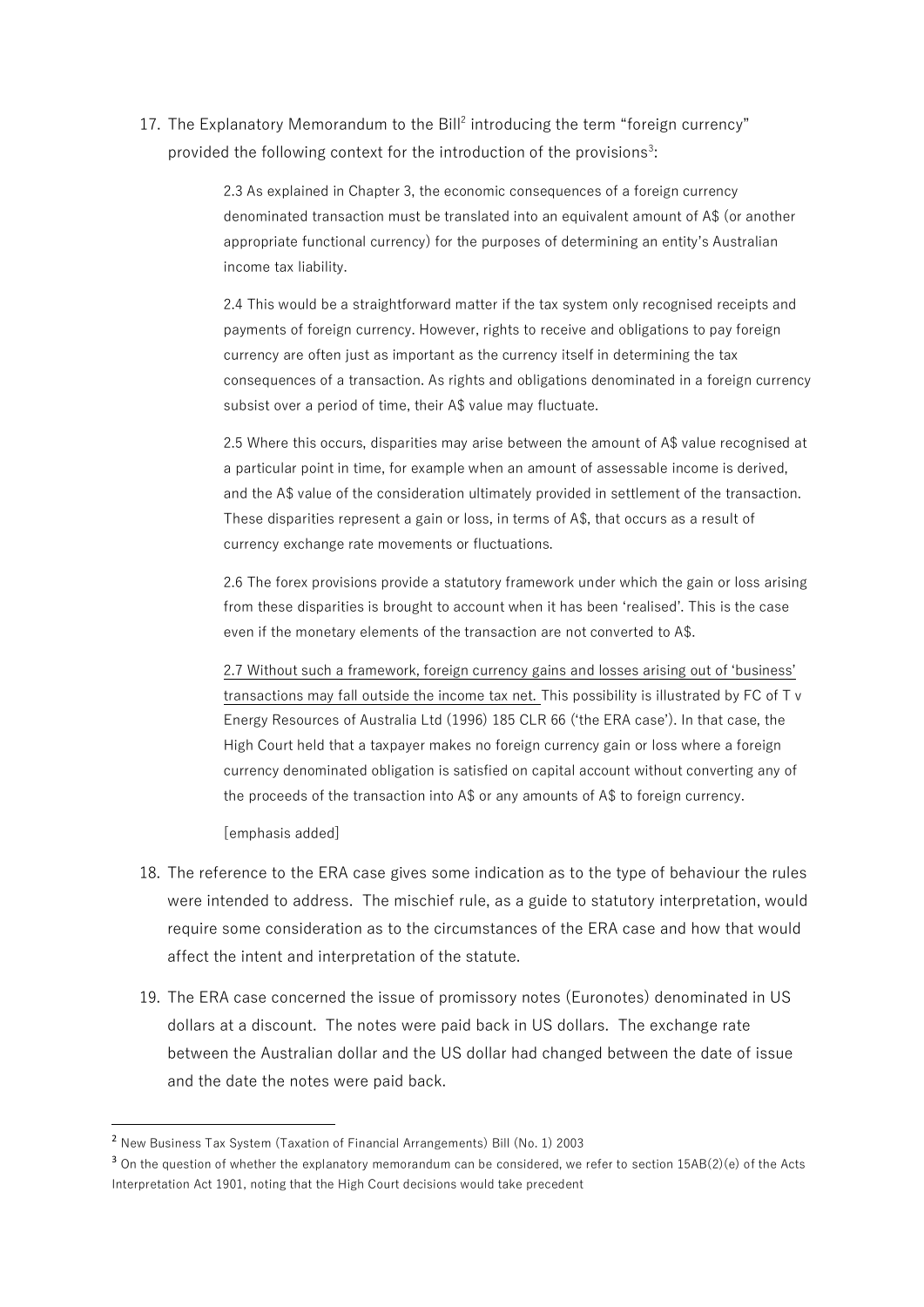20. The Respondent took issue with the fact that the entire transaction occurred in US dollars and said there should be tax on the movement in currency between the issue date and the repayment (maturity) date. The High Court disagreed, stating:

> 10. Upon the foregoing analysis, questions concerning the conversion of the proceeds and payments in discharge of the Euronotes from US dollars to Australian dollars are irrelevant. This case has nothing to do with currency gains and losses, for the simple reason that the taxpayer dealt only in US dollars. The taxpayer made no currency gains or losses because it never converted any of the proceeds of the notes into Australian dollars. For Australian tax purposes, the only relevant conversion was the cost in Australian dollars of the loss made in US dollars when the taxpayer incurred its liability to pay the face value of the notes.

12. Fundamental to the case for the Commissioner was the assumption that a notional conversion of the proceeds of each issue and a notional conversion of the payments in discharge of each issue had to be made on the day that each of those events took place and that the difference between the respective sums was the taxpayer's gain or loss. The Commissioner treated the lack of any actual conversion of the proceeds or payments as irrelevant. But there is nothing in the Act that requires the making of notional conversions of the taxpayer's transactions. Nor is there anything in the Act that precludes the application of the principles in Coles Myer to the contractual arrangements of the taxpayer in the United States.

[emphasis added]

…

- 21. The conclusion was that the gain from the exchange rate effect described above was not brought to tax. In 2003 (before bitcoin was invented), this was rectified by the insertion of Division 775 which also inserted the term "foreign currency".
- 22. At para 2.9, 2.21 and 2.22, the explanatory memorandum compares the previous rules (upon which the ERA case was decided) with the new rules and discusses the legislative intent:

2.9 The realisation rules, in conjunction with the core translation rule discussed in Chapter 3, confirm the policy intent behind the tax treatment of foreign currency denominated transactions. These rules ensure that foreign currency gains and losses, whether on revenue or capital account, are brought to account, regardless of whether there is an actual conversion to A\$. This will generally occur when the gains and losses are realised...

…

New law: Subject to specified exceptions, all foreign currency gains and losses, whether on income or capital account, are brought to account for tax purposes when realised. It does not matter that the amounts have not been converted into an equivalent amount of A\$.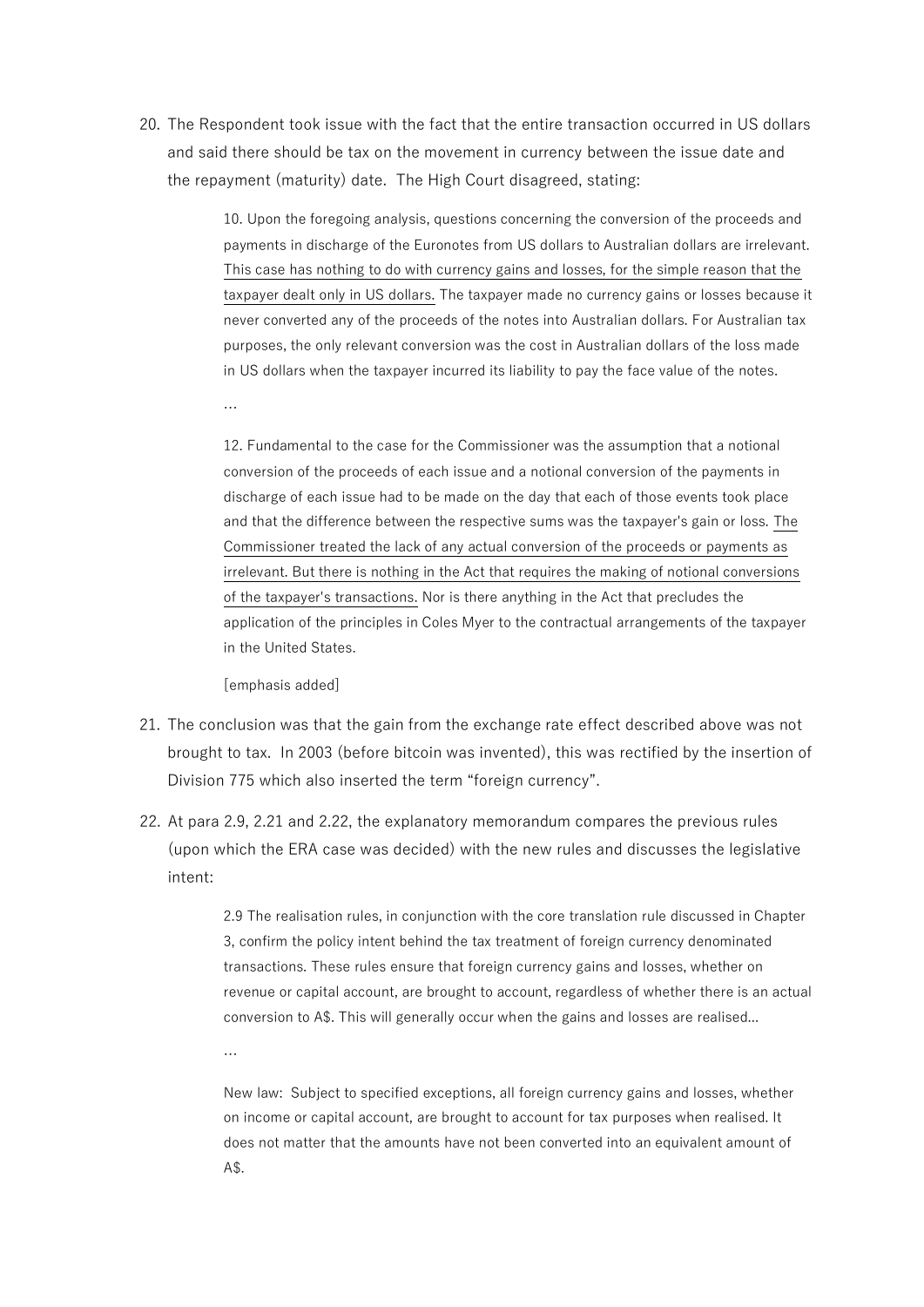Current law: There is a potential for foreign currency gains or losses arising on capital account to escape tax recognition. This may occur where there is no conversion of foreign currency denominated amounts into A\$.

2.22 The core realisation framework for forex realisation gains and losses is contained in Subdivision 775-B. The purpose of this framework is to ensure that economic gains and losses arising from currency exchange rate effects are brought to account for income tax purposes when realised, regardless of whether there is an actual conversion of amounts into A\$.

23. There is a clear intent that transactions denominated wholly in any currency other than Australian currency are brought to taxation. If bitcoin were not included in this, then the intent of the rules could be circumvented simply by denominating the entire transaction in bitcoin (which is possible, there are sophisticated instruments denominated in bitcoin – some of which have led to disputes brought before Courts, as we will note later in this submission). This would be contrary to the statutory intent. It was in this context that foreign currency was defined as a currency other than Australian currency<sup>4</sup>.

## **(c) Conclusion**

- 24. The case law and the guidance around the introduction of the definition of foreign currency into the *Income Tax Assessment Act 1997* supports the following conclusions:
	- The term currency is very widely defined at law and essentially includes anything that is used as a medium of exchange. The examples provided in *Watson* all have the features of fungibility, measurability and acceptance as a medium of exchange. The backing of a foreign government (or even the domestic government) is not required. Nor is it required that it be legal tender.
	- The term foreign currency is intended to be of wide import, particularly covering transactions that might take place (or are capable of taking place) entirely in another currency.
- 25. It is now necessary to consider the nature of Bitcoin to determine whether it meets this description.

<sup>4</sup> At the time the Respondent was also slightly behind the times with respect to globalization and uses of different currencies in international business as the Respondent argued that US dollars were not cash. Paragraph 16 of the judgement states: "16. The Commissioner contended that US dollars are not cash and that [s 21\(1\)](https://www.austlii.edu.au/cgi-bin/viewdoc/au/legis/cth/consol_act/itaa1936240/s21.html) required any reference to US dollars in the course of executing the Euronote agreement to be converted to Australian dollars. In the Full Court of the Federal Court, Hill J expressly rejected this argument."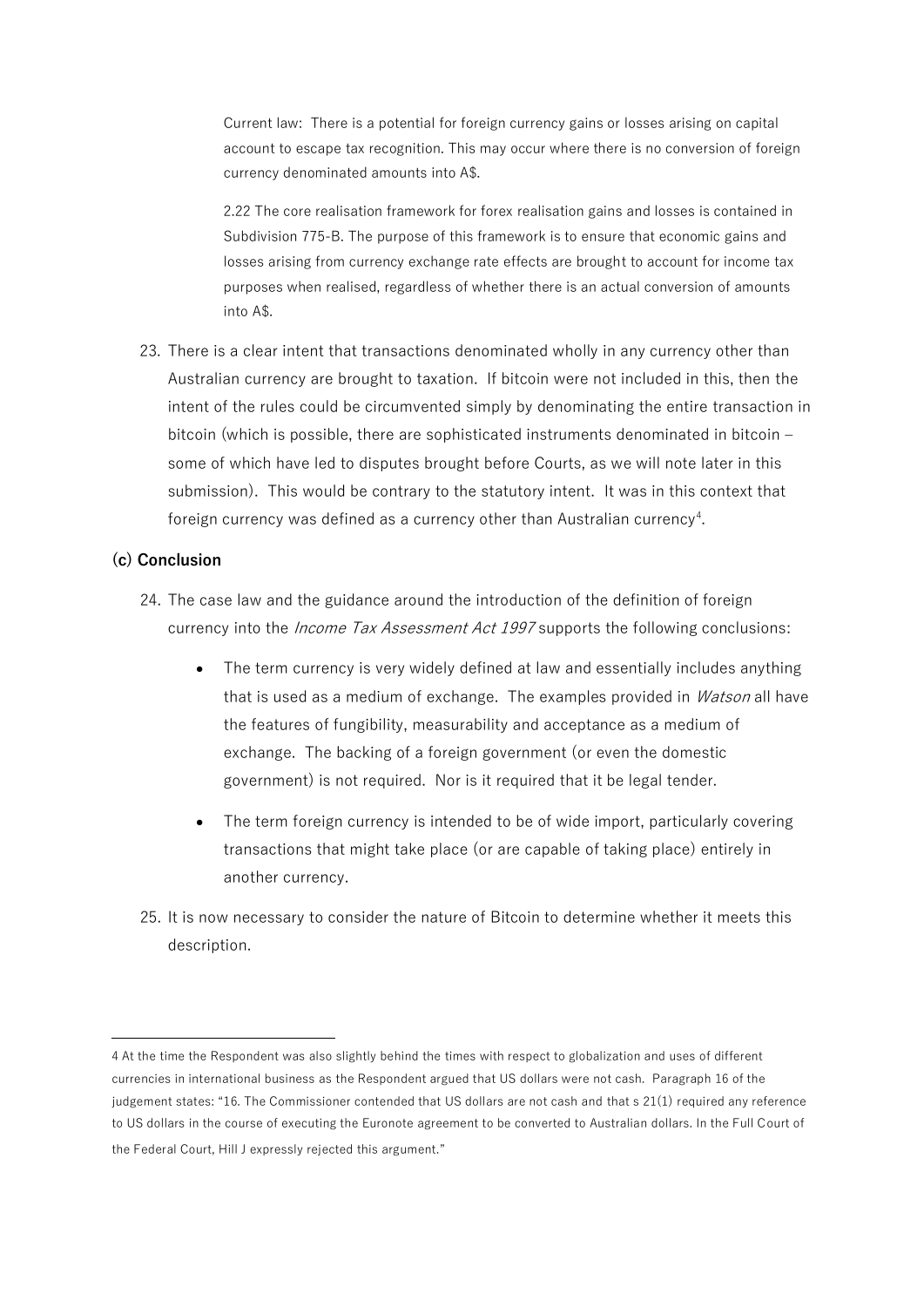## **Bitcoin**

- 26. It is necessary to identify and determine both the purpose of bitcoin and all the salient features of bitcoin if we are to form the correct conclusion as to whether it is capable of meeting the definition of "currency".
- 27. In order to do this, the Applicant submits that reliance be placed on:
	- The original blueprint set out by the founder and inventor of Bitcoin, Satoshi Nakamoto (the name is most likely an alias)
	- The programming developer guide (the bitcoin developer guide).
- 28. The advantage of relying on the source material which shows how the bitcoin program is to be designed is that the evidence is in the mathematics. It allows a programmer to create the program so goes to the heart of its functionality. It also makes the purpose of bitcoin clear. Other summaries and extrinsic material can be of some help but may not necessarily address all the key issues as pertain to the matter at hand.

# **(a) The original blueprint**

- 29. Bitcoin was invented by a person or persons under alias "Satoshi Nakamoto" in 2008. He set out its purpose and how it was all to work in a paper titled "Bitcoin: A Peer-to-Peer Electronic Cash System" (the **Satoshi paper**). The Satoshi paper is the blueprint used to code and develop Bitcoin.
- 30. Insofar as the purpose of bitcoin is concerned, the first line of the paper describes the intention behind the creation and use of bitcoin as follows:

A purely peer-to-peer version of electronic cash would allow online payments to be sent directly from one party to another without going through a financial institution.

- 31. The paper then goes on to explain the core features which are elaborated in more detail in the developer guide. These core features support the above intention, as will be shown when we describe how bitcoin functions based on the developer guide.
- 32. The features described below indicate that bitcoin, mathematically, is essentially a payment waiting to happen. It has no other feature or use. This is further made clear when the process and underlying code is explored.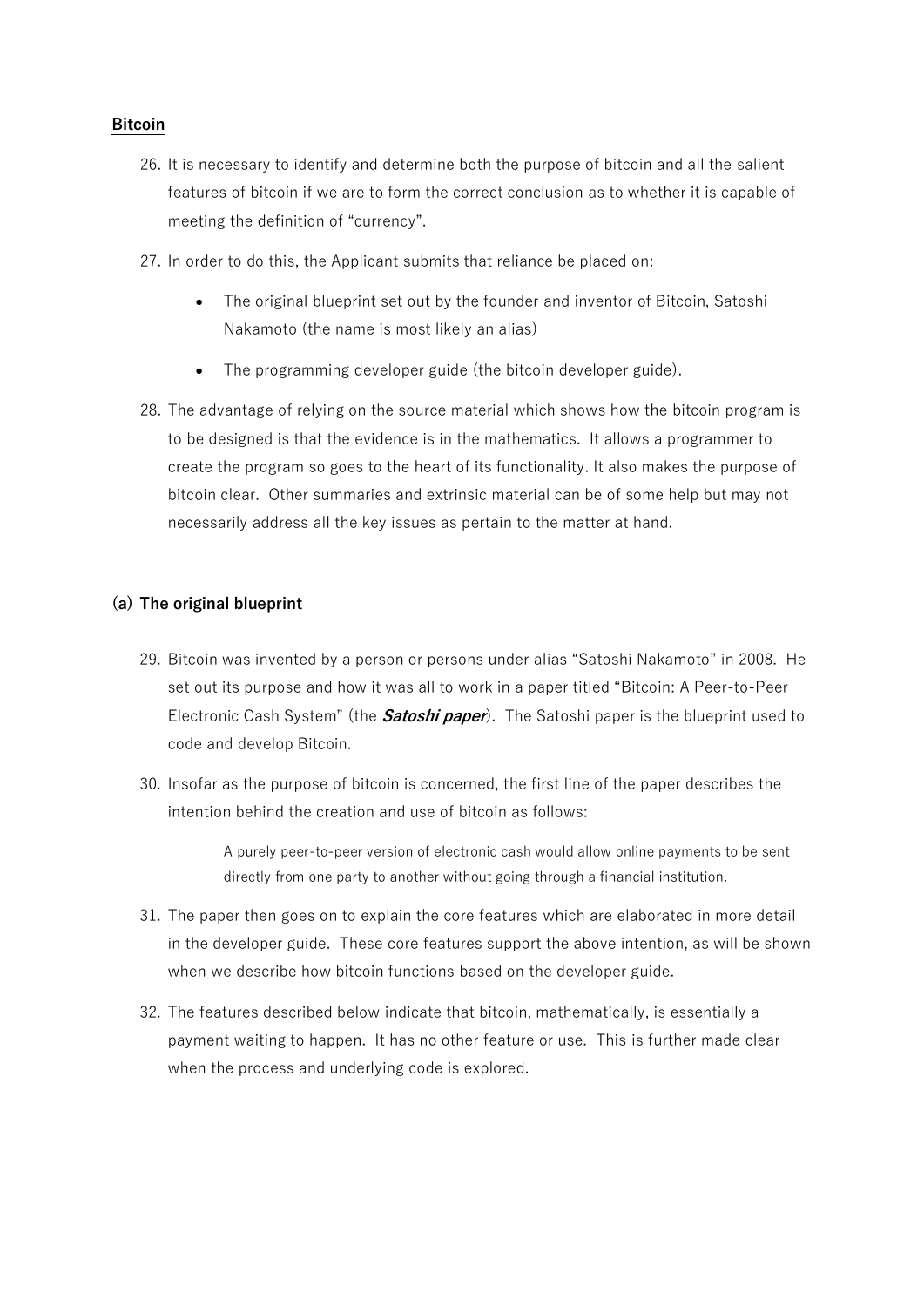# **(b) Developer guide**

## Denominations

33. Bitcoin is divided into denominations<sup>5</sup>. The denominations as follows:

| <b>Bitcoins</b> | Unit (Abbreviation)         |
|-----------------|-----------------------------|
| 1.0             | bitcoin (BTC)               |
| 0.01            | bitcent (cBTC)              |
| 0.000001        | microbitcoin (uBTC, "bits") |
| 0.0000001       | Finney                      |
| 0.00000001      | satoshi                     |

# Payments

- 34. The bitcoin developer guide is quite technical so it would be helpful to provide some background first.
- 35. Cryptography is essentially a method of communication where messages can be sent in a scrambled form and only someone with a key can unscramble them. This is explained in the article by C.E. Shannon included as item 3 in the materials. An example of this would be a coded message sent in wartime where someone has a key (for example,  $A = F$ ,  $B =$  $G, C = H$  and so on) to translate that message. This concept is important because it forms the foundation of the public/private key pair in bitcoin. Where references are made to a public and private key, essentially the public key would be akin to a coded message and the private key would be the key that is capable of translating that message.
- 36. The mechanisms to code messages have become quite sophisticated over time. The process of coding messages is referred to as "hashing". The requirement of a good code is that it is difficult to decipher, so small changes will change the message completely.
- 37. Bitcoin uses SHA-256. The effect of a small change can be seen in item 5 of the materials. The difference between the coded message for "Bitcoin is a foreign currency under the Income Tax Assessment Act 1997" and "bitcoin is a foreign currency under the Income Tax Assessment Act 1997" is just that one has a capital B and the other does not. However, the SHA-256 code is:

0caae19d54348d514a48a78726c2cbf86d22de5f65250717dd74e45e58ddde64

 $V_{\rm c}$ 

03a5745e8ff89d3c08d324584f23fc336d35e9dc6e0f810195ed268148688be4

<sup>5</sup> Bitcoin developer guide – payment processing guide – page 6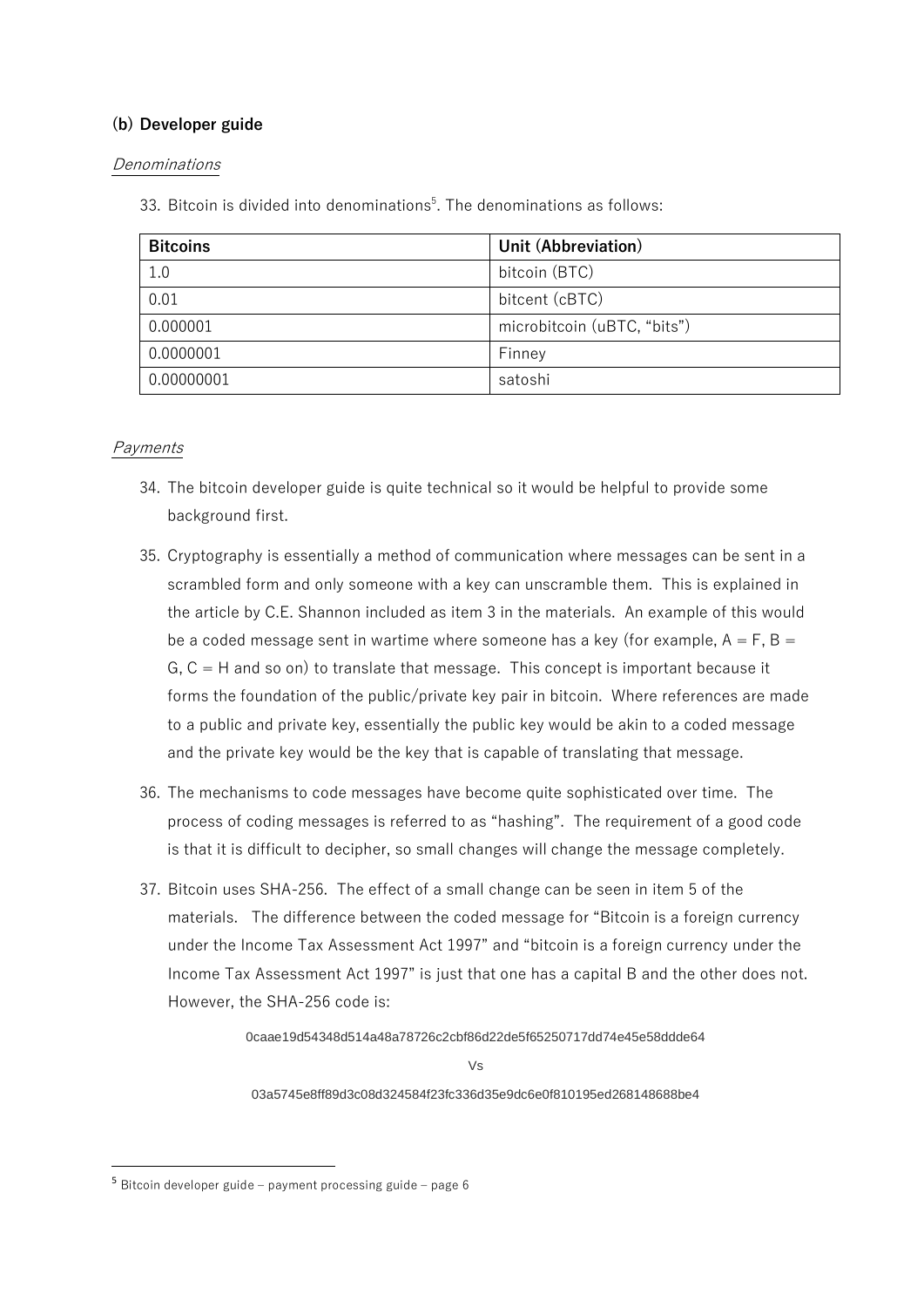- 38. These are quite different. They are not even the same length. The key to the conversion is to create the same number of bits. Bits is not the number of units, but a unit of information which is essentially measured in the number of instructions provided. The mathematics of computing require this to be a number that has its square root equal to the original number, which means that essentially only 0 or 1 can be used  $-$  i.e. binary. However, it can be a little more sophisticated that this, so it could be yes or no, or on or off, etc.
- 39. Bitcoin is constructed around this messaging system, and transactions are conducted accordingly. The messages and instructions are contained in scripts, which is essentially a program that tells the computer what to do. For example, when one opens an internet browser, one is essentially running a script telling the computer to open the internet browser.
- 40. Before going into a quote from the technical manual, the arrangement is best understood with a chain involving three people – assume: A sends to B and B sends to C.
- 41. The transaction from B to C would work as follows:
	- B spends to C
	- C verifies that B is capable of spending to C by verifying that the conditions imposed by A on the spend have been met.
	- The conditions imposed by A are that only someone with B's private/public key pair can spend
- 42. This chain continues.
- 43. This is where the public key and private key pair becomes important. Verification is possible because only someone with the private key is able to decode the message (and meet the conditions). The fact that B is able to do so allows C to be confident that B is able to spend.
- 44. There are a number of other similar verifications that take place to ensure security.
- 45. The developer guide explains this as follows $6$ :

Each transaction has at least one input and one output. Each input spends the satoshis paid to a previous output. Each output then waits as an Unspent Transaction Output (UXTO) until a later input spends it

The output has an amount in satoshis which it pays to a conditional pubkey script. Anyone who can satisfy the conditions of that pubkey script can spend up to the amount of satoshis paid to it.

<sup>6</sup> Bitcoin developer guide – transactions – page 2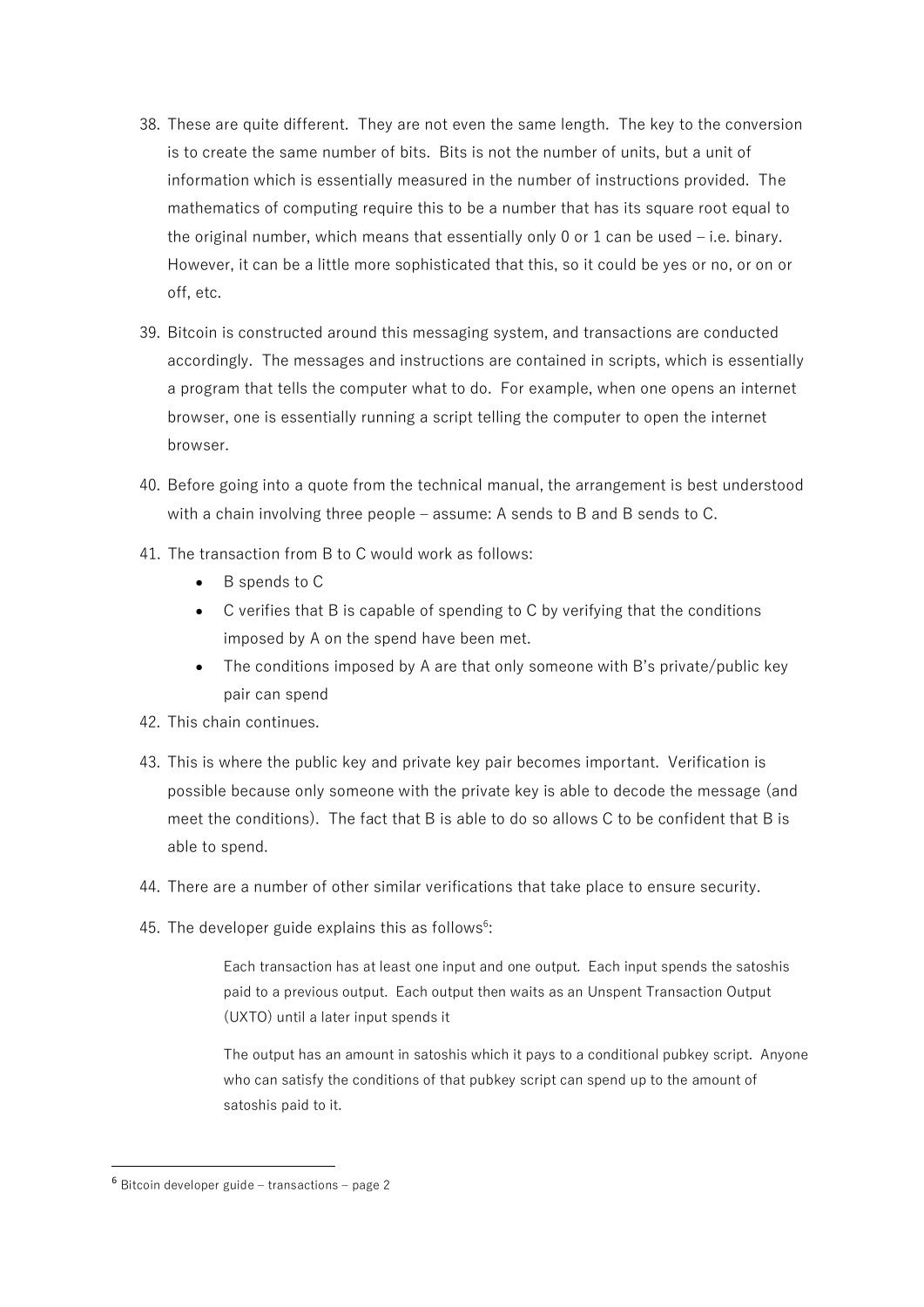An input uses a transaction identifier (txid) and an output index number to identify a particular output to be spent. It also has a signature script which allows it to provide data parameters that satisfy the conditions in the pubkey script.

A payment from one person to another is referred to as an output for the payer and would be an input into the transaction for the receiver.

- 46. Therefore, outputs of all transactions included in the block chain can be categorised as either Unspent Transaction Outputs (**UTXOs**) or Spent Transaction Outputs. For a payment to be valid, it must use only UTXOs as inputs into the next transaction.
- 47. In other words, either someone has made a payment, or is about to make a payment. Hence, the name "unspent transaction" – it remains unspent until it is spent.
- 48. The entire system is designed around these two categories. Bitcoin is essentially a payment waiting to happen.
- 49. Hence<sup>7</sup>:

When your Bitcoin wallet tells you that you have a 10,000 satoshi balance, it really means that you have 10,000 satoshis waiting in one or more UTXOs.

#### How a transaction takes place

- 50. To start a transaction, the two parties each need their own public key and private key. The public key and private of any one individual are paired.
- 51. A public key is a key that has been derived from a private key with sufficient cryptography to make it difficult to determine the private key, but at the same time to have confidence that the public key was derived from the private key. The public key can (and it is recommended that it should) change after each transaction for security reasons.
- 52. To spend an output, one simply enters the public key of the recipient and runs the program (whichever program they are using for transacting, or if they develop their own).
- 53. The program will compare the public key of the sender with the public key that it is supposed to be (which is set out in the script which contains the conditions for the spender to spend the transaction output – the relevance of this is explained below). There are also some other verifications. If the verifications are successful, then the transaction is broadcast and added to the block.

<sup>7</sup> Bitcoin developer guide – transactions – page 2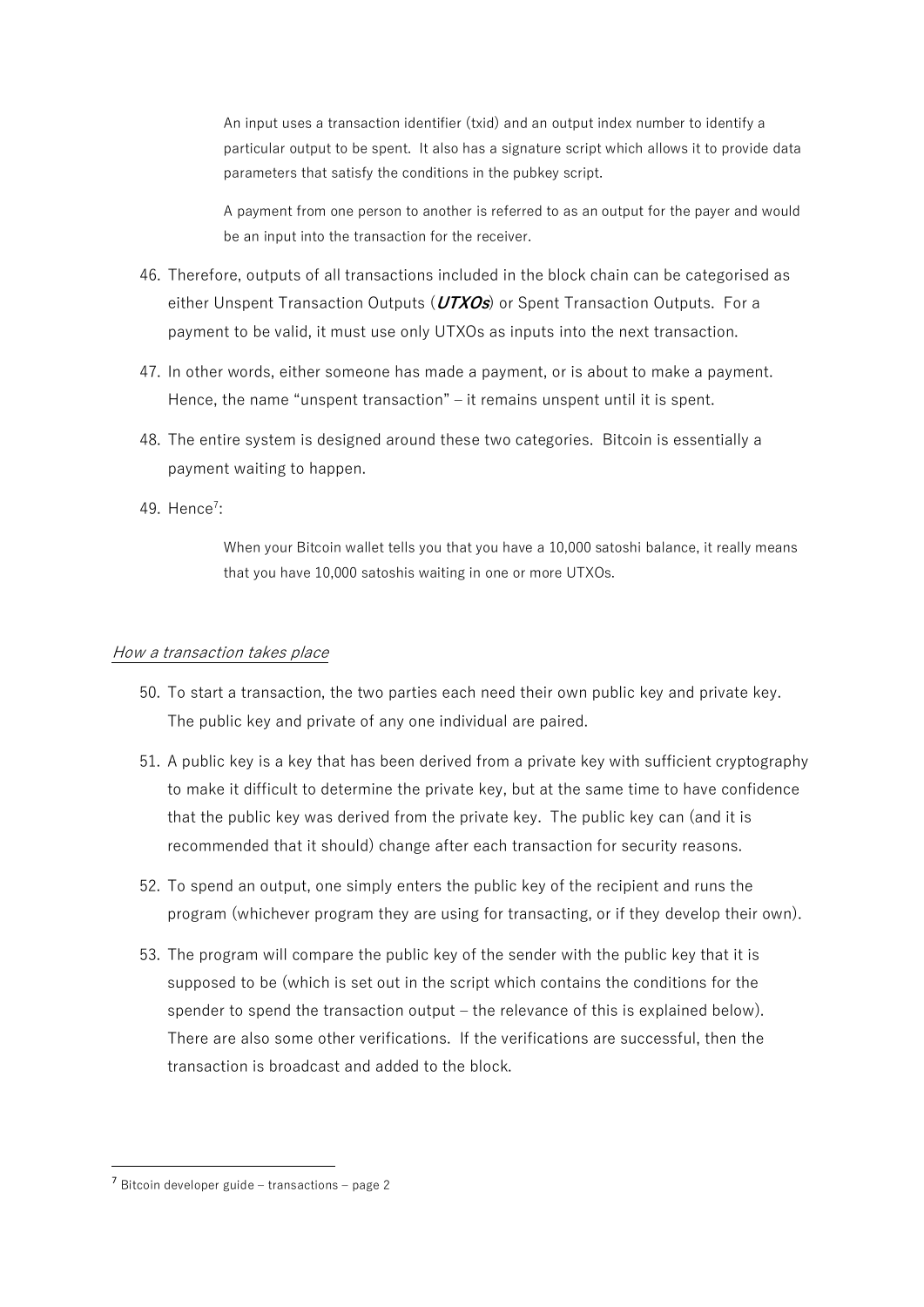54. The bitcoin developer guide provides the example of a transaction between Alice and Bob. Alice is sending bitcoin to Bob using Bob's public key:

> "To test whether the transaction is valid, signature script and pubkey script operations are executed one item at a time [to compare the Bob's public key with the public key provided to Alice], starting with Bob's signature script and continuing to the end of Alice's pubkey script." (pages 7 to 9)

55. It also explains how the script is written so that Bob can then spend the unspent transaction as an input into another transaction with someone else<sup>8</sup>:

> "Once Alice [the sender] has the [Bob's public key] address and decodes it back into a standard hash, she can create the first transaction. She creates a standard P2PHK transaction output containing instructions which allow anyone to spend that output if they can prove they control the private key corresponding to Bob's [the receiver's] hashed public key. These instructions are called the pubkey script or scriptPubKey."

> When, sometime later, Bob decides to spend the UTXO, he must create an input which references the transaction Alice created by its hash, called a Transaction Identified (txid), and the specific output she used by its index number (output index). He must then create a signature script – a collection of data parameters which satisfy the conditions Alice placed in the previous output's pubkey script."

[emphasis added]

…

56. The record of these transactions creates a chain of transactions, starting from Person A to Person B and then to Person C or whoever else it is that Person B wishes to transact with. Note that the chain results in the transaction between Person B and Person C still referring to the script written by Person A which imposes the conditions on the spend<sup>9</sup>:

> "the data Bob signs includes the txid and output index of the previous transaction, the previous output's pubkey script, the pubkey script Bob creates which will let the next recipient spend this transaction's output, and the amount of satoshis to spend to the next recipient."

- 57. This creates a chain effect. It is essentially this chain which is referred to as the blockchain. An example of this is in file 7, "bitcoin transaction and blocks" which was submitted with the Applicant's materials. There the style of the hash will be recognisable with the SHA-256 hash examples provided above.
- 58. Please refer to Annexure A for additional technical details on this process.

<sup>8</sup> Bitcoin Developer Guide – Transactions – page 4

<sup>&</sup>lt;sup>9</sup> see Bitcoin Developer Guide - Transactions - page 6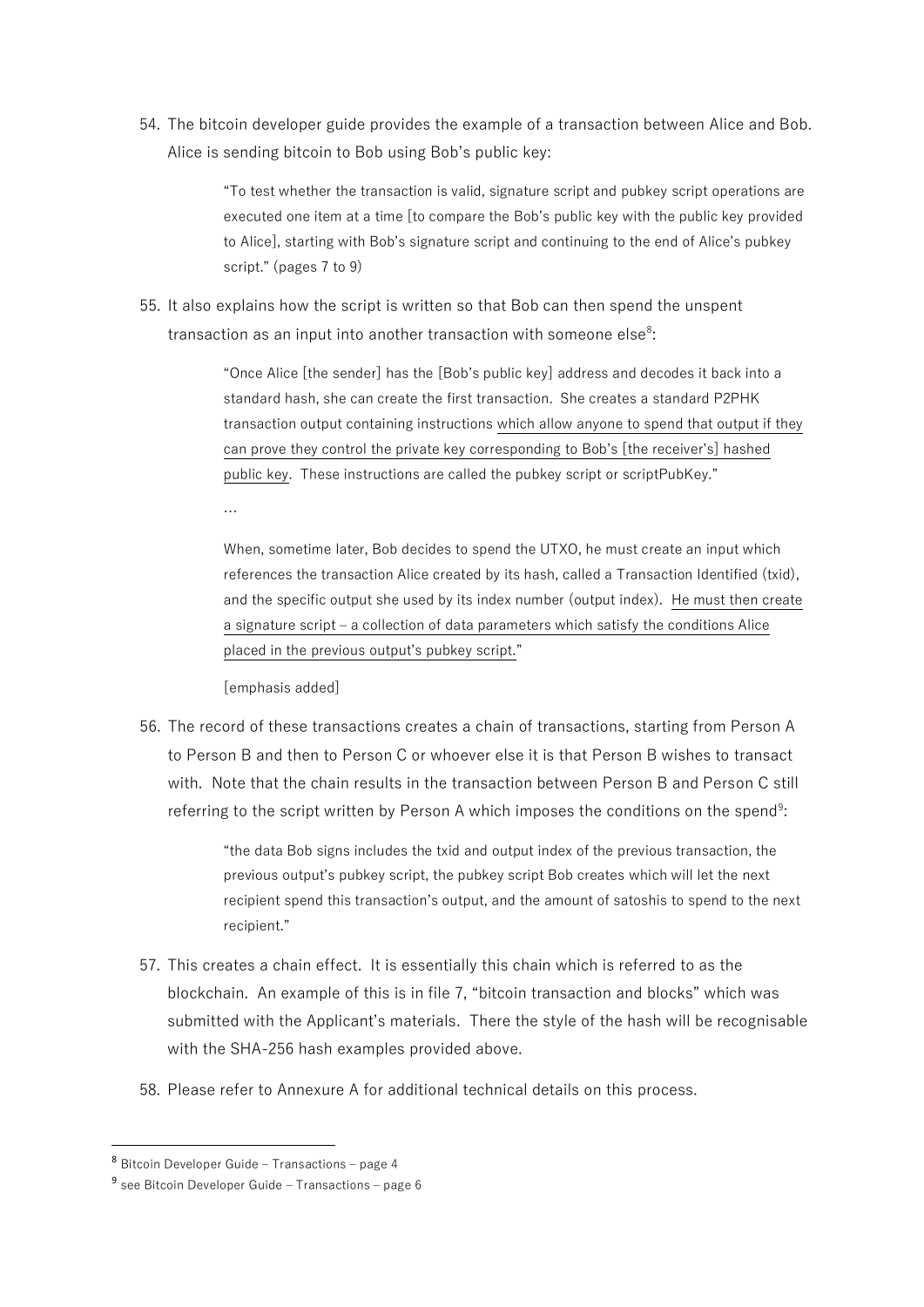### Recording of transactions

- 59. All transactions are reported to other nodes, which is essentially everyone else on the network. All participants combined effectively form the network at any given time. Subsequent transactions are also added to the network and continue to be added as different people continue to make payment transactions. Each node simply looks to the most recently updated block to continue reporting and adding transactions to the network. When a new node joins (or has been disconnected from the network for a while), it just downloads the latest information from the existing nodes that are currently connected. As long as there are nodes on the network, there will always be a number of nodes which have the latest information.
- 60. The only way a person could create a fraudulent transaction would be to start off with the transaction and then catch up and overtake where the network is up to so that the network starts adding to the fraudulent chain. To do this would require one person to have processing power equal to or greater than the entire network, which is unlikely.
- 61. Once broadcast, the transaction over time acquires a number of confirmations. 0 confirmations means it has not been included in any block. 1 confirmation means it has been included in 1 block. 2 confirmations means that a new block has been added on top of the block that contains the transaction, 6 confirmations means that the transaction is buried under 6 blocks. As the number of confirmations increases, so too does the difficulty of reversing the transaction which is essentially how double spending of the same bitcoin is prevented $^{10}$ .

# **(c) Conclusions**

62. The source material makes the following apparent.

- The objective is to create an electronic payment system based on cryptographic proof instead of trust, allowing any two willing parties to transact directly with each other without the need for a trusted third party (see Satoshi paper).
- Bitcoin represents a payment that is waiting to happen (an unspent transaction).
- The only function of the entire bitcoin infrastructure is the making and receiving of payments. Payments received remain as unspent transactions until they are spent by making a payment to someone else.

<sup>10</sup> see Bitcoin developer guide – payment processing guide - pages 15 and 16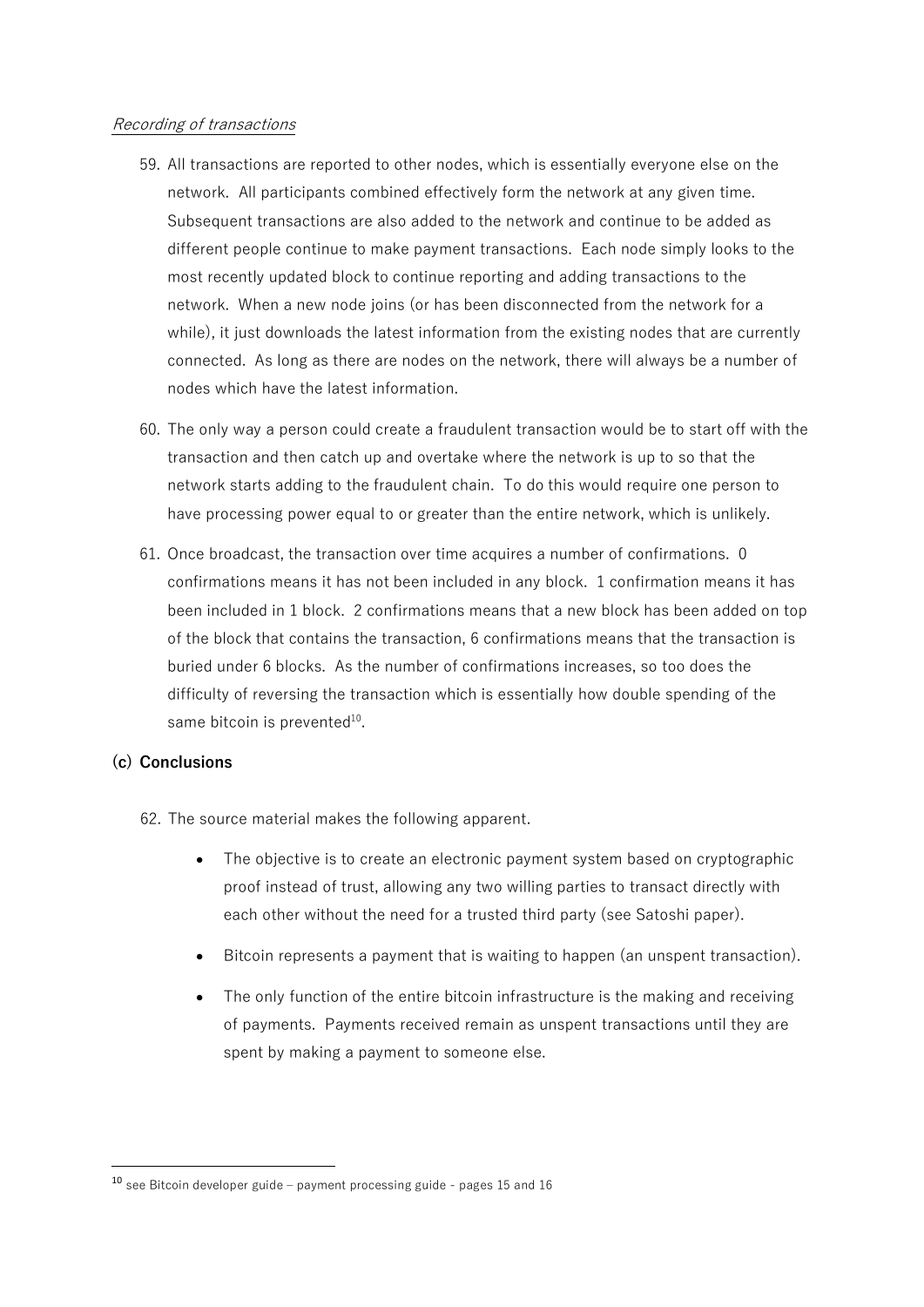63. It is well accepted that bitcoin can be and is used for payments. This fact is acknowledged by Parliament, the Courts and even by the ATO on its website (see below), although the ATO takes the reverse position in its submissions.

### **Application**

- 64. It is submitted that the legal definition of currency, the intention of Parliament in enacting the definition of foreign currency and the facts surrounding the nature of bitcoin make it clear that it is a currency.
- 65. The Applicant makes the following additional observations:

# **(a) Leask case**

- 66. The Respondent quotes a passage from Leask v Commonwealth (1996) 187 CLR 579.
- 67. For context, this case relates to the Financial Transactions Reports Act 1988 which has its own statutory definition of currency. This definition is different to the definition in the Income Tax Assessment Act 1997.
- 68. The relevant definitions in that Act are as follows:

**currency** means the coin and paper money of Australia or of a foreign country that: (a) is designated as legal tender; and (b) circulates as, and is customarily used and accepted as, a medium of exchange in the country of issue.

It also has a definition of foreign currency, which is as follows:

**foreign currency** means the currency of a foreign country.

- 69. Notably, the definition of foreign currency here is the currency of a foreign country, whereas in the *Income Tax Assessment Act 1997* it is a currency other than Australian currency.
- 70. The other observation that the Applicant makes in relation to the quote is that the full quote provides a slightly different context to the abridged quote provided by the Respondent:

That effect cannot be determined with the same clarity as the issues that arise in determining the validity of the Act by reference to the power to make laws with respect to currency. The power extends to the making of laws with respect to foreign currency as well as to Australian currency, as this Court held in *Watson v Lee*. Currency consists of notes or coins of denominations expressed as units of account of a country and is issued under the laws of that country for use as a medium of exchange of wealth. It is characteristic of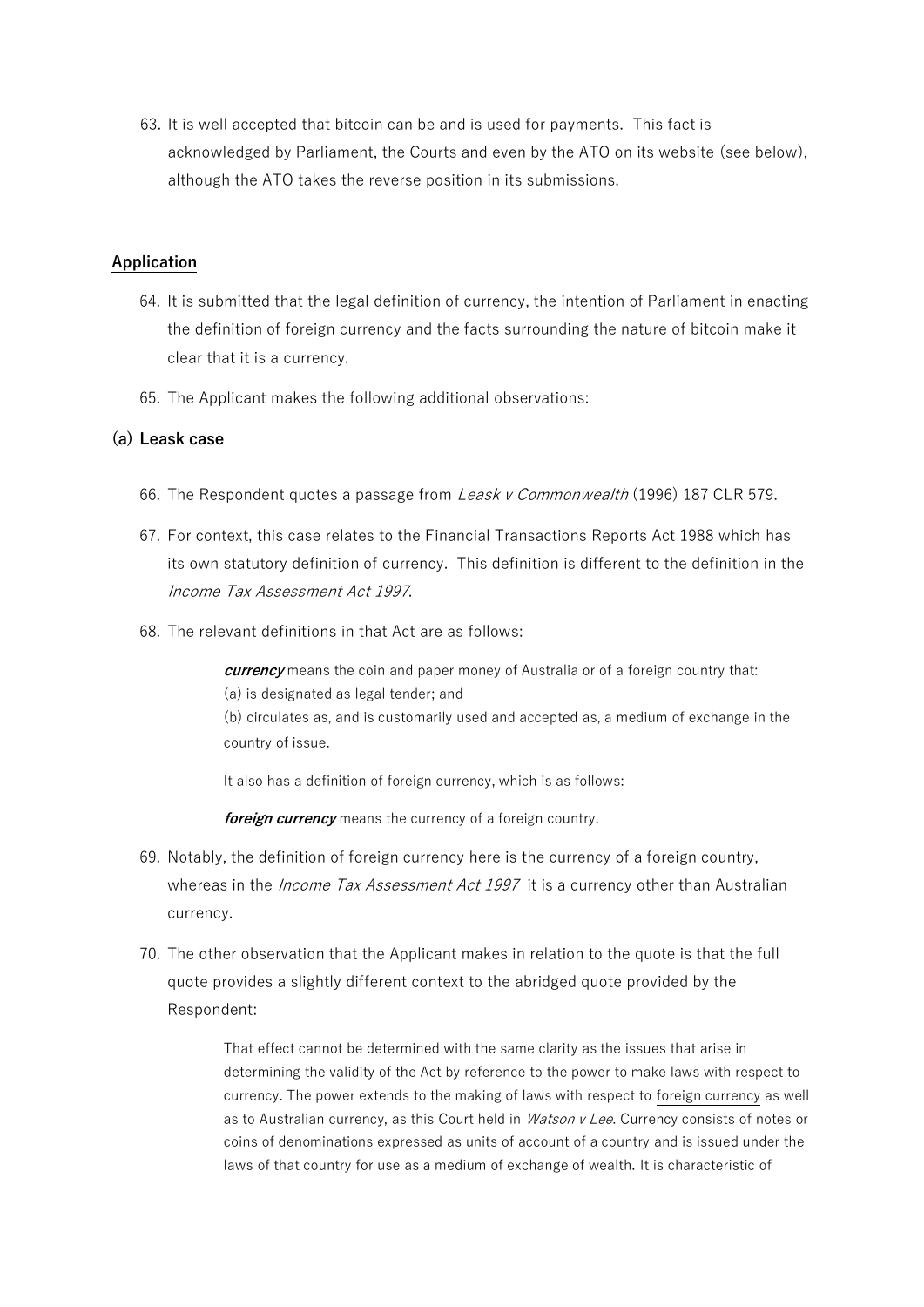currency that effect is given to an intention of the transferor and transferee to transfer property in the notes or coins by physical delivery of the notes or coins. The transfer leaves no record.

[emphasis added]

- 71. First, the quote refers to "foreign currency" which is already defined in the Act being considered as the currency of a foreign country. It then goes on to make a comment about being issued under the laws of that country. It makes sense that there would be a reference to "the laws of that country", given the case is about foreign currency which is defined as a currency of a foreign country in the statute being considered.
- 72. Clearly this is not meant to be an exhaustive definition. This is supported by the reference to *Watson*. It is therefore not possible to draw an inference that there should be any restriction based on the laws of another nation.
- 73. Further, in *M Collins & Son Pty Ltd v Bankstown Municipal Council* (1958) 3 LGRA 216, Sugerman J cast doubts on the use that could be made of the definition of a word or phrase in a statute in the interpretation of that word or phrase in a similar statute in which it was not defined. He considered that the attachment of a meaning to a word in the interpretation clause of a statute very commonly involved some artificial extension or limitation of the natural meaning of the word for the purposes of that statute. Accordingly, statutory definitions depended so much upon context that little, if any, benefit was to be derived in the consideration of the meaning of the defined word for the purposes of another statute<sup>11</sup>.
- 74. Second, the latter commentary about the characteristic of currency being transferred from one person to another is also a characteristic of bitcoin.
- 75. In any event, it is submitted that the Leask case is not really illustrative, because the term currency there is discussed by reference to the legislative definition in the legislation being considered, which is quite restricted and also different to the tax law and therefore not comparable.
- 76. The Applicant submits therefore that the more apt case is *Watson*, which considers the term currency by reference to its legal meaning, as derived from its reference in the Constitution. In *Watson*, the term currency is considered in isolation. It is also considered by reference to the legal definition of the word "currency" as the Court in

<sup>11</sup> Para 3.38 of Statutory Interpretation in Australia, seventh edition, DC Pearce and RS Geddes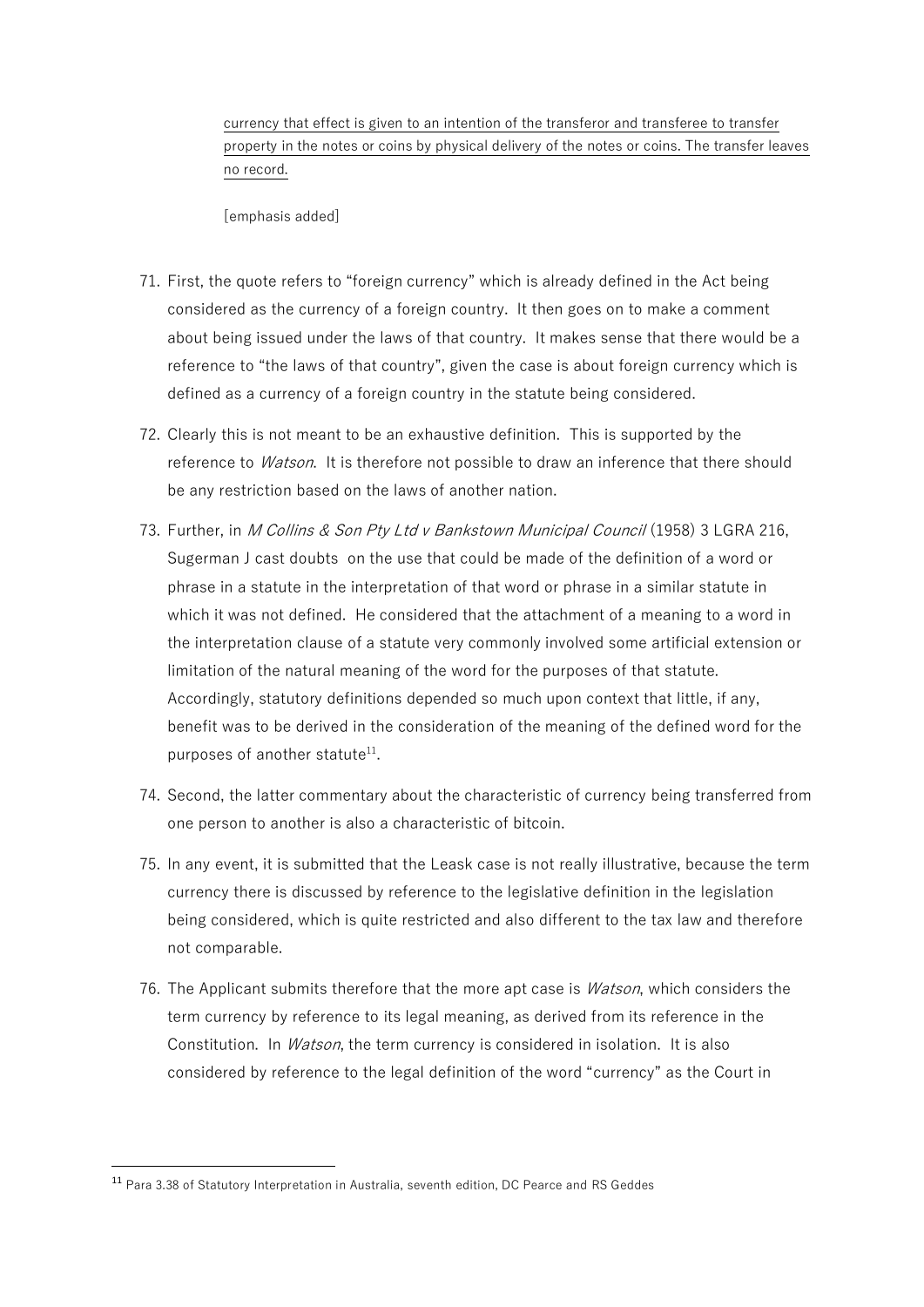Watson is considering whether there is a limit on the power of Parliament's powers to make laws with respect to currency.

### **(b) Travelex**

- 77. This is a case about Fijian currency whether the supply of Fijian currency is a supply in relation to rights so the discussion needs to be viewed in that context. It is not a case about defining what a currency is. It is also talking about the currency of a country already, so whether it is necessary to be connected to a nation is not a question that arises or considered by the Court.
- 78. This is highlighted in these paragraphs:

28. At first instance, Emmett J distinguished between rights that are "the essential character or substance of the supply, or of a separately identifiable part of the supply" and those that are "merely integral, ancillary or incidental to another dominant part of the supply". The key to the distinction was identified by Emmett J as being whether the supply "binds" the parties in some way. A supply that does not bind the parties in some way was said to be "not a supply that is made in relation to rights".

29. Two preliminary points may be made about this distinction. First, if the distinction is to be drawn, it is one which must be applied to the particular supply in question: the identified "financial supply" of disposing of an interest in the currency of a foreign country. Secondly, if the distinction is to be drawn, it is not one whose application would be confined to financial supplies.

[emphasis added]

79. Following from that, this is the comment made:

26. By the supply which is constituted by the sale and delivery of the foreign currency, the supplier supplies to the acquirer the rights that attach to the tokens (be they notes or coins) that are the foreign currency. The supply (by sale) is not sufficiently described as a sale of the particular tokens. Those tokens are valuable because they are currency in at least the country or area of issue. Because the tokens are currency, the holder of the tokens can use them as a medium of exchange and as a store of economic value. Currency has value only because of the rights that attach to it.

- 80. In this case the Court notes that currencies can be used as a medium of exchange and a store of economic value. It is not a definition, but it is noted that bitcoin has both of these characteristics.
- 81. In this context, this is interesting: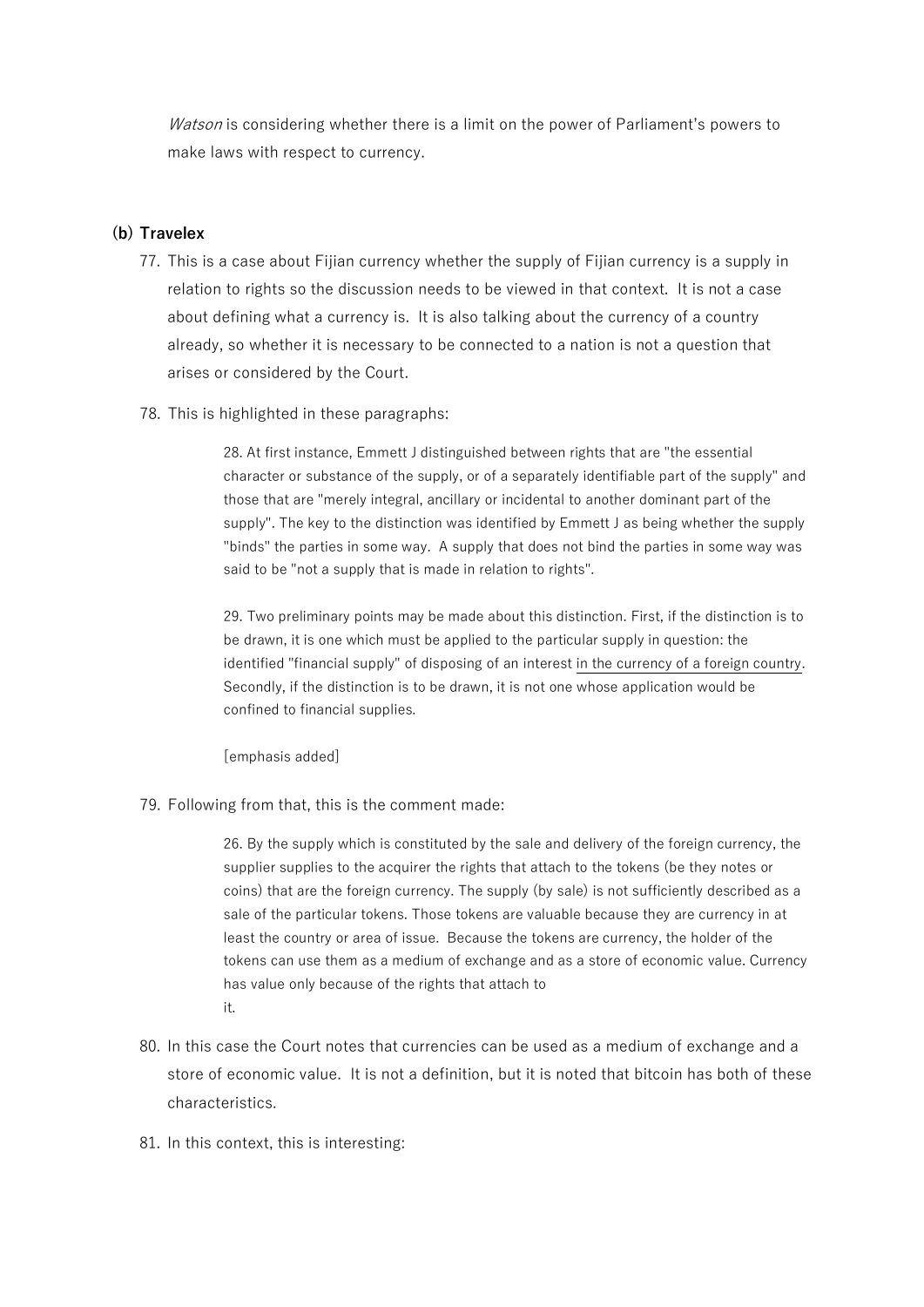32. Observing that rights attach to currency, and pass upon negotiation of the currency by delivery, does not constitute any "juristic disaggregation and classification of rights" that fails to reflect "the practical reality of what is in fact supplied". On the contrary, recognising that a sale of foreign currency transfers to the purchaser the rights that attach to the notes does no more than recognise the evident purpose of the transaction. Further classification or identification of the rights that pass, whether as rights against an issuing central bank, or as rights akin to those of the holder of a promissory note, is not necessary. What the Act requires is that there be a supply "in relation to" rights; the operation of the Act does not call for attention to be given to the particular content of the rights.

- 82. It suggests that a currency does not need to involve a central bank, although the language does not exhaustively define currency.
- 83. Another feature is described by Heydon J:

47. ... Apart from those rights, the pieces of paper had little value. They might have been used to stop an uneven table wobbling, or to jam shut a loose door, or to amuse small children, or to light a cigar. If the currency included coins, the coins might have been used to turn stiff screws or to lay on railway lines for the purpose of being flattened. But uses of that kind, which are very remote from their real purpose, would not prevent both the pieces of paper and the coins from being almost worthless. The supply of the currency was a supply in relation to the rights it gave because these rights constituted the pith and substance of the transaction.

84. Essentially the feature described here is of something that has no inherent value outside its real purpose – being a medium of exchange. The same is true for bitcoin.

#### **(c) The ambulatory approach**

85. In Lake Macquarie Shire Council v Aberdare County Council (1970) 123 CLR 327 the question arose whether a reference to the powers of a council to supply 'gas' included the supply of liquefied petroleum gas. It was clear from an examination of the relevant Act that the legislature had in contemplation only coal gas when the Act was passed – simply because it was the only type of gas then available. Barwick CJ and Menzies J considered that the word 'gas' was used in its generic sense and was thus not limited to coal gas. Barwick CJ said (at 331):

> I can see no reason why, whilst the connotation of the word 'gas' will be fixed, its denotation cannot change with changing technologies. Indeed, in my opinion, it would be odd that in granting trading powers, including the power to supply gas for heating and lighting, the Act should intentionally close the door on access by the local government bodies to developing methods of trading gas for heating and lighting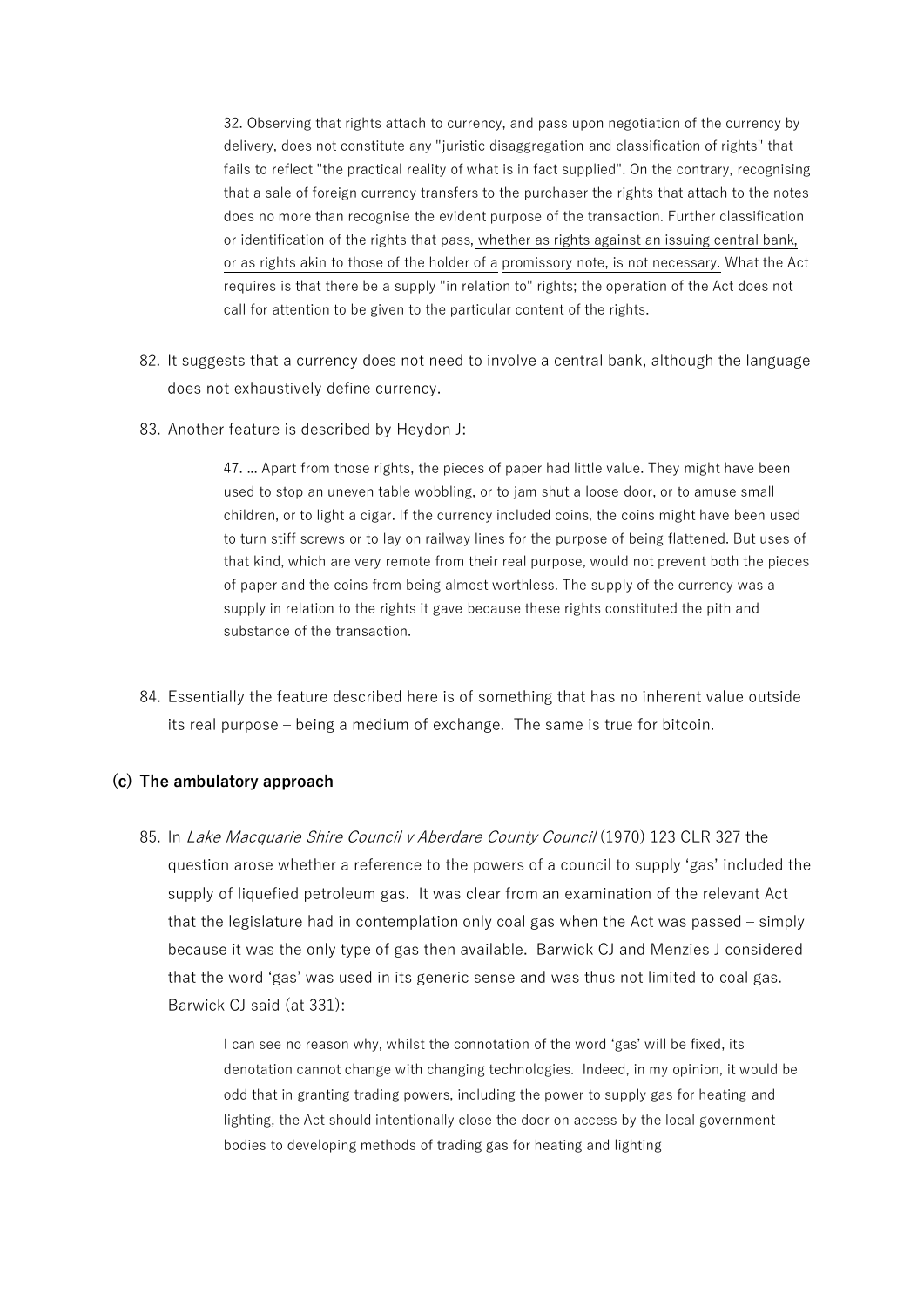- 86. The term "currency" as referred to in the definition of "foreign currency" was introduced in the *Income Tax Assessment Act 1997* in 2003, before Bitcoin was invented. Given the context in which the term was introduced into the legislation (as discussed above), it certainly should be the case that bitcoin would be included in the definition of currency and be considered a foreign currency.
- 87. There are number of examples of bitcoin being used in financial transactions similar to those engaged in and referred to in the ERA case both locally and internationally:
	- **SEC v Shavers in the United States concerned a scheme where essentially loans** or similar securities were issued in exchange for bitcoin. The Court considered whether the loans or similar securities that were issued were in compliance with the Securities Act.
	- Commissioner of Federal Police v Bigatton [2020] NSWSC 245 related to the use of bitcoin in connection with a managed investment scheme.
- 88. The general usage of bitcoin in normal business transactions and also in more complex financial transactions has led to its judicial consideration in a number of jurisdictions.
- (i) US v Faiella
- 89. In this case, the Court observed as follows:

Following indictment, Faiella moved to dismiss Count One of the Indictment on three grounds: first, that Bitcoin does not qualify as "money" under Section 1960; second, that operating a Bitcoin exchange does not constitute "transmitting" money under Section 1960; and third that Faiella is not a "money transmitter" under Section 1960. Following full briefing, the Court heard oral argument on August 7, 2014.

Upon consideration, the Court now denies defendant Faiella's motion, for the following reasons:

First, "money" in ordinary parlance means "something generally accepted as a medium of exchange, a measure of value, or a means of payment." Merriam–Webster Online,,, http:// www. merriam- webster. com/ dictionary/money (last visited Aug. 18, 2014). As examples of this, Merriam–Webster Online includes "officially coined or stamped metal currency," "paper money," and "money of account"—the latter defined as "a denominator of value or basis of exchange which is used in keeping accounts and for which there may or may not be an equivalent coin or denomination of paper money" Id. Further, the text of Section 1960 refers not simply to "money," but to "funds." In particular, Section 1960 defines "money transmitting" as "transferring *funds* on behalf of the public by any and all means." 18 U.S.C. § 1960(b)(2) (emphasis added).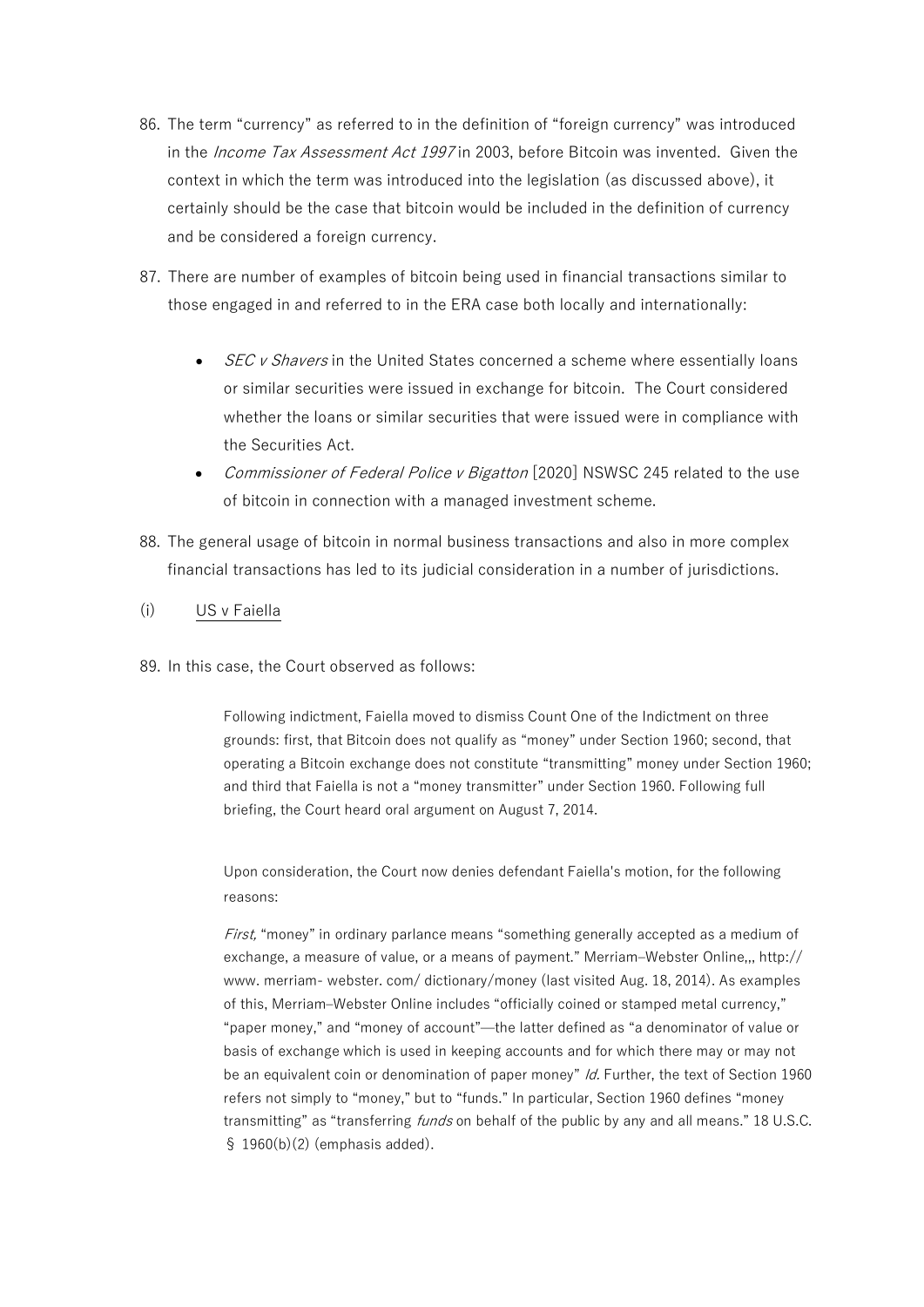Merriam Webster Online defines "funds" as "available money" or "an amount of something that is available for use: a supply of something." Merriam–Webster Online, http:// www. merriam- webster. com/ dictionary/ fund (last visited Aug. 18, 2014).

2 Both "money" and "funds" are ordinary English words and should be given their ordinary meanings. The parties make reference, instead, to Black's Law Dictionary, which would only be relevant if Congress intended that these terms be given special meanings as legal "terms of art"—something not remotely suggested in Section 1960. In any case, several of the definitions in Black's Law Dictionary support the rulings here.

Bitcoin clearly qualifies as "money" or "funds" under these plain meaning definitions. Bitcoin can be easily purchased in exchange for ordinary currency, acts as a denominator of value, and is used to conduct financial transactions. See, e.g., SEC v. Shavers, 2013 WL 4028182, at \*2 (E.D.Tex. Aug. 6, 2013) ("It is clear that Bitcoin can be used as money. It can be used to purchase goods or services.... [I]t can also be exchanged for conventional currencies....").

#### (ii) Skatteverket

#### 90. In this case the Court observed as follows:

11 According to the order for reference the 'bitcoin' virtual currency is used, principally, for payments made between private individuals via the internet and in certain online shops that accept the currency.

The virtual currency does not have a single issuer and instead is created directly in a network by a special algorithm. The system for the 'bitcoin' virtual currency allows anonymous ownership and the transfer of 'bitcoin' amounts within the network by users who have 'bitcoin' addresses. A 'bitcoin' address may be compared to a bank account number.

17 According to the Revenue Law Commission, the 'bitcoin' virtual currency is a means of payment used in a similar way to legal means of payment. Furthermore, the term 'legal tender' referred to in Article 135(1)(e) of the VAT Directive is used in order to restrict the scope of the exemption as regards bank notes and coins. It follows, according to the Revenue Law Commission, that that term must be taken to mean that it relates only to bank notes and coins and not to currencies. That interpretation is also consistent with the objective of the exemptions laid down in Article  $135(1)(b)$  to (g) of the VAT Directive, namely to avoid the difficulties involved in making financial services subject to VAT.

24 It must be held, first, that the 'bitcoin' virtual currency with bidirectional flow, which will be

exchanged for traditional currencies in the context of exchange transactions, cannot be characterised as 'tangible property' within the meaning of Article 14 of the VAT Directive,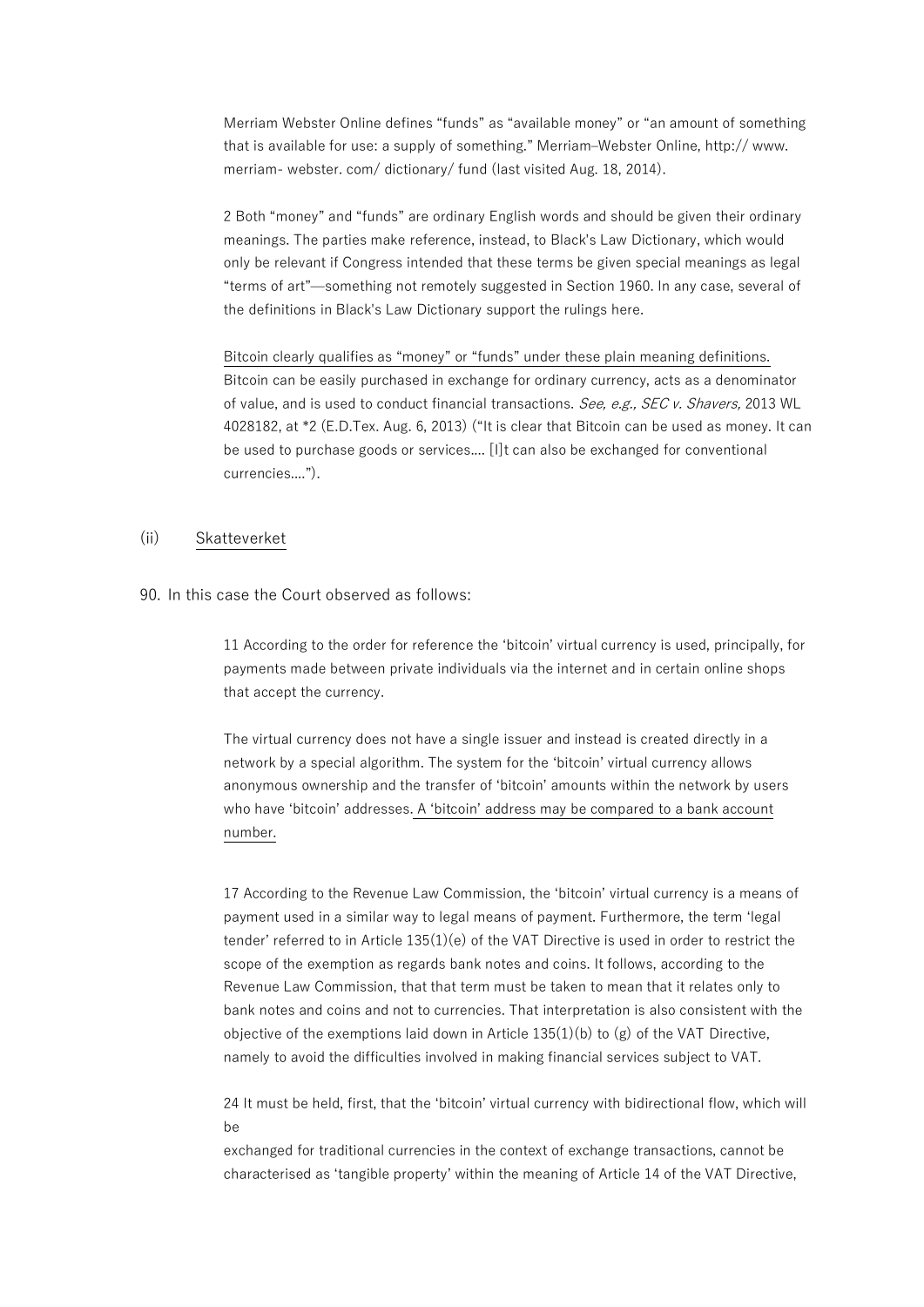given that, as the Advocate General has observed in point 17 of her Opinion, that virtual currency has no purpose other than to be a means of payment.

25 The same is true for traditional currencies, since it involves money which is legal tender (see, to that effect, judgment in First National Bank of Chicago, C‑172/96, EU:C:1998:354, paragraph 25).

42 The 'bitcoin' virtual currency, being a contractual means of payment, cannot be regarded as a current account or a deposit account, a payment or a transfer. Moreover, unlike a debt, cheques and other negotiable instruments referred to in Article 135(1)(d) of the VAT Directive, the 'bitcoin' virtual currency is a direct means of payment between the operators that accept it.

49 Transactions involving non-traditional currencies, that is to say, currencies other than those that are legal tender in one or more countries, in so far as those currencies have been accepted by the parties to a transaction as an alternative to legal tender and have no purpose other than to be a means of payment, are financial transactions.

51 It therefore follows from the context and the aims of Article 135(1)(e) that to interpret that provision as including only transactions involving traditional currencies would deprive it of part of its effect.

52 In the case in the main proceedings, it is common ground that the 'bitcoin' virtual currency has no other purpose than to be a means of payment and that it is accepted for that purpose by certain operators.

53 Consequently, it must be held that Article 135(1)(e) of the VAT Directive also covers the supply of services such as those at issue in the main proceedings, which consist of the exchange of traditional currencies for units of the 'bitcoin' virtual currency and vice versa, performed in return for payment of a sum equal to the difference between, on the one hand, the price paid by the operator to purchase the currency and, on the other hand, the price at which he sells that currency to his clients.

## (iii) Bigatton

- 91. The Respondent also refers to Bigatton in its submissions. Again, it is helpful to provide the full context.
- 92. The Court noted the use of bitcoin and described it as a virtual currency that may be considered a form of electronic money. There is also a reference to a law firms that accept cryptocurrencies for some of their transactions:
	- 24 I should say something about the nature of cryptocurrency. Cryptocurrencies are known as virtual currencies and may be considered a form of electronic money, although I understand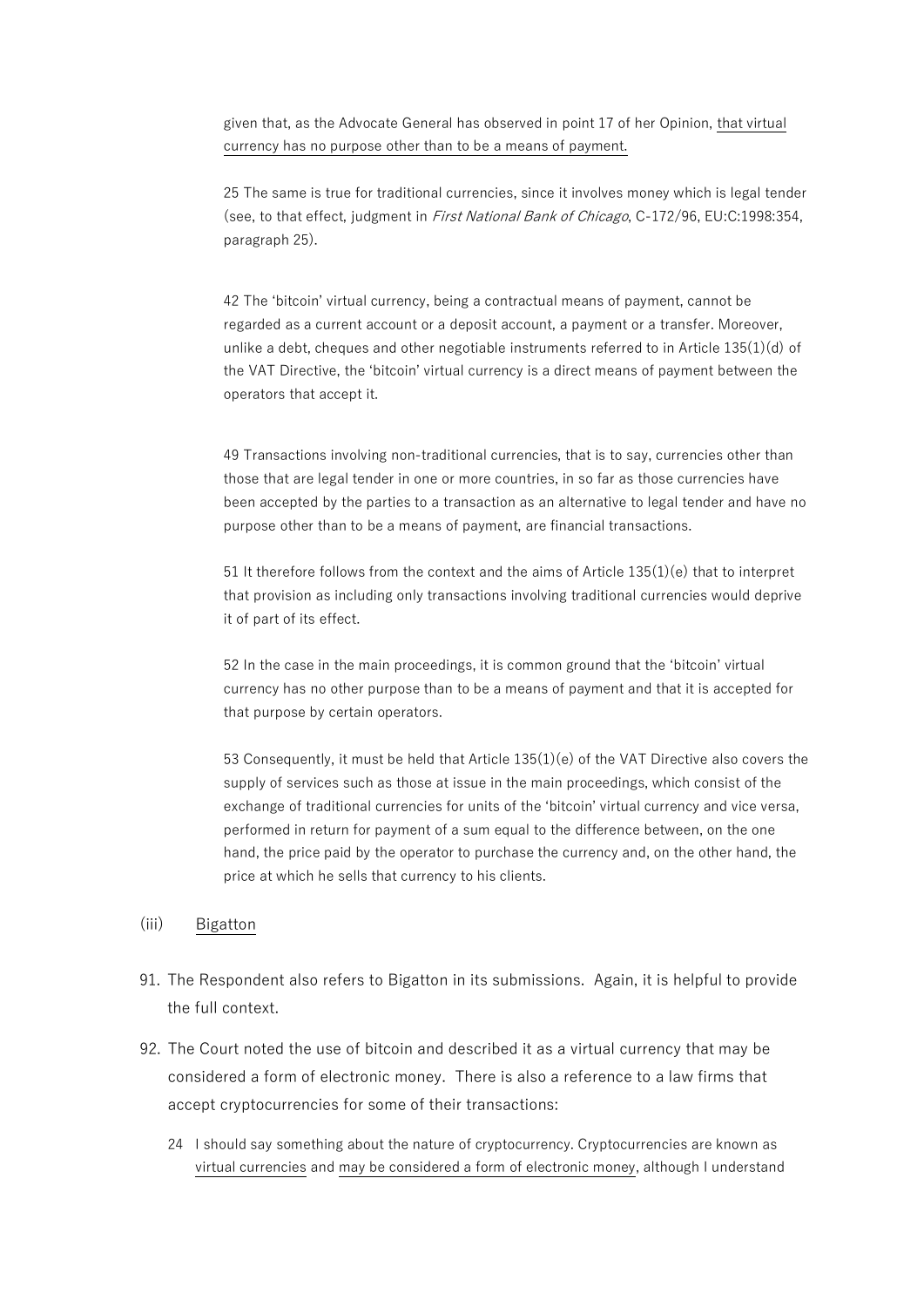that Mr Bigatton would dispute that. A unit of a cryptocurrency, such as a bitcoin, is created from code using an encrypted string of data blocks in the form of numbers known as blockchain. Cryptocurrencies can be bought and sold on exchange platforms and can be used to pay for goods and services from a person or entity that is willing to accept the particular cryptocurrency as payment. Mr Bigatton used as an example law firms apparently starting to use cryptocurrencies in some of their transactions.

93. Notably, the Supreme Court of NSW is using the word "currency" to describe bitcoin. There was no imperative for it to do so, other than its desire to briefly describe what bitcoin was. "Currency" was the word used which indicates its use to describe bitcoin in general and judicial parlance.

# (iv) GST vs income tax

- 94. The GST law was recently amended to ensure that bitcoin and other digital currencies would be treated in the same way as state fiat currencies.
- 95. The GST legislation is not directly relevant to the income tax legislation, but the change does bring out a number of notable observations that could be relevant to the question before the Tribunal.
	- (a) The term "digital currency" is inserted into the legislation. This term defines a digital currency as digital units of value that:
		- Are designed to be fungible; and
		- Can be provided as consideration for a supply; and
		- Are generally available to members of the public without any substantial restrictions on their use as consideration; and
		- Are not denominated in any country's currency; and
		- Do not have a value that depends on, or is derived from, the value of anything else; and
		- Do not give an entitlement to receive, or to direct the supply of, a particular thing or things, unless the entitlement is incidental to:
			- o Holding the digital units of value; or
			- o Using the digital units of value as consideration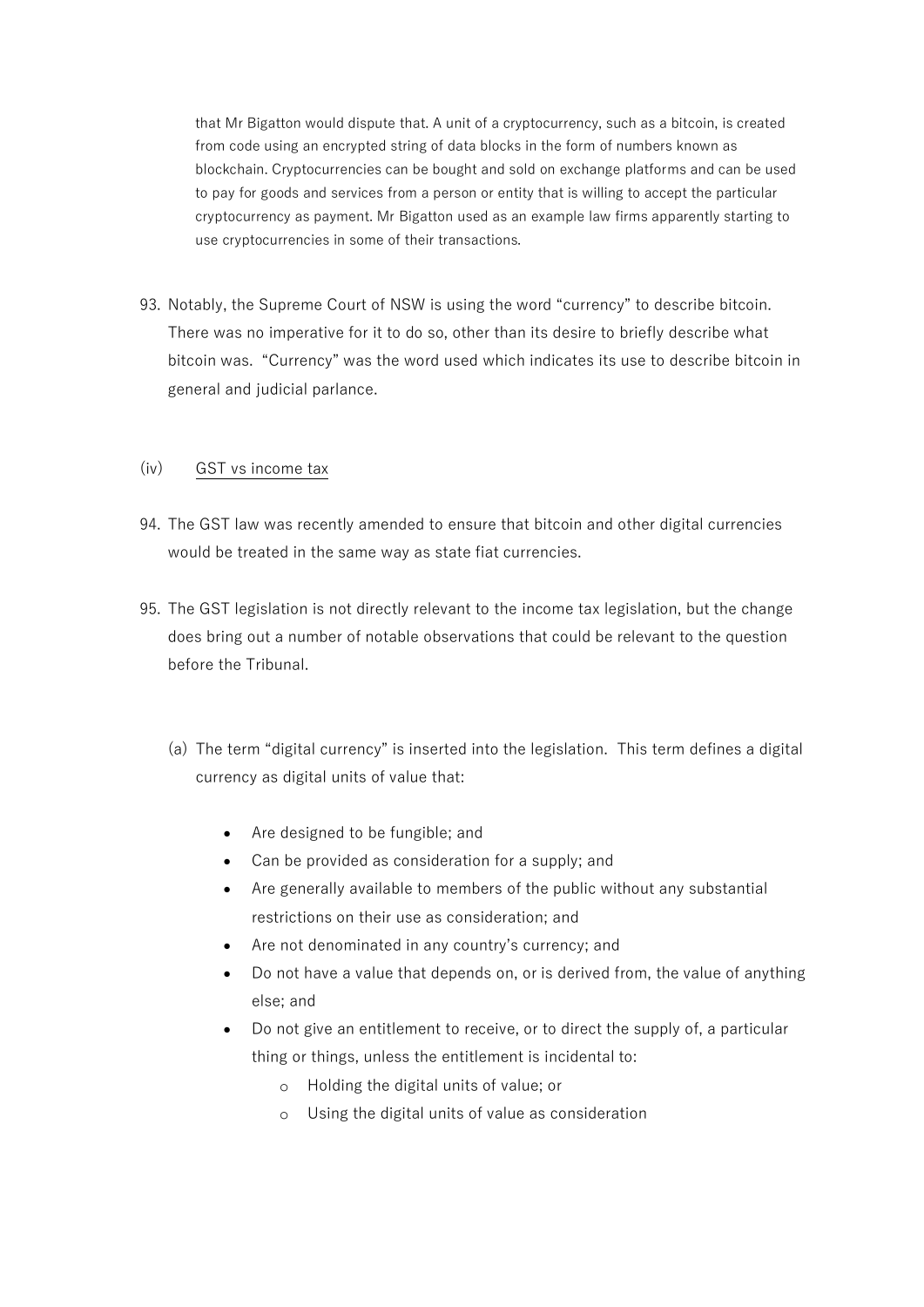In creating this definition, Parliament broadly considered what features a currency has. Paragraph 1.21 of the relevant Explanatory Memorandum<sup>12</sup> states:

The amendments define digital currency as needing to broadly have the same features as state fiat currencies. In particular, in the same way as state fiat currencies, the value of digital currency must derive from the market's assessment of the value of the currency for the purposes of exchange, despite it having no intrinsic value.

The Respondent considers that bitcoin meets all of the above requirements, according to its website<sup>13</sup>.

(b) Contrary to the Respondent's submissions at paragraph  $31(c)$ , bitcoin is not comparable to frequent flyer points or ride tokens in amusement parks. The same explanatory memorandum addresses this issue as follows:

1.27 This requires that digital currencies must be suitable for use as a medium of exchange. Digital assets that are not suitable for use as consideration, or which are only available to the public subject to substantial restrictions on their use are not digital currency. Such assets cannot be used in the same way as money. Examples of such digital assets include:

- Loyalty points provided by retailers that may only be redeemed for products; and
- 'currencies' used in many online multiplayer games, that cannot be used outside of the context of the game under the terms under which the 'currency' is made available.

[Emphasis added]

Given the Respondent has formed the view that bitcoin is a digital currency within the definition, and the definition expressly requires that bitcoin be more than simply the equivalent of loyalty points or used in games, it is assumed the inclusion of this point in its submissions was merely another typographical error on the part of the Respondent.

- (c) The choice of the word "currency" in "digital currency" is notable. Whilst this is a defined term, it was open to parliament to choose any word or set of words as a descriptor, yet the word "currency" was chosen.
- (v) The usage of bitcoin

<sup>12</sup> Treasury Laws Amendment (2017 Measures No. 6) Bill 2017

<sup>13</sup> [https://www.ato.gov.au/Business/GST/In-detail/Your-industry/Financial-services-and-insurance/GST-and-digital](https://www.ato.gov.au/Business/GST/In-detail/Your-industry/Financial-services-and-insurance/GST-and-digital-currency/)[currency/](https://www.ato.gov.au/Business/GST/In-detail/Your-industry/Financial-services-and-insurance/GST-and-digital-currency/)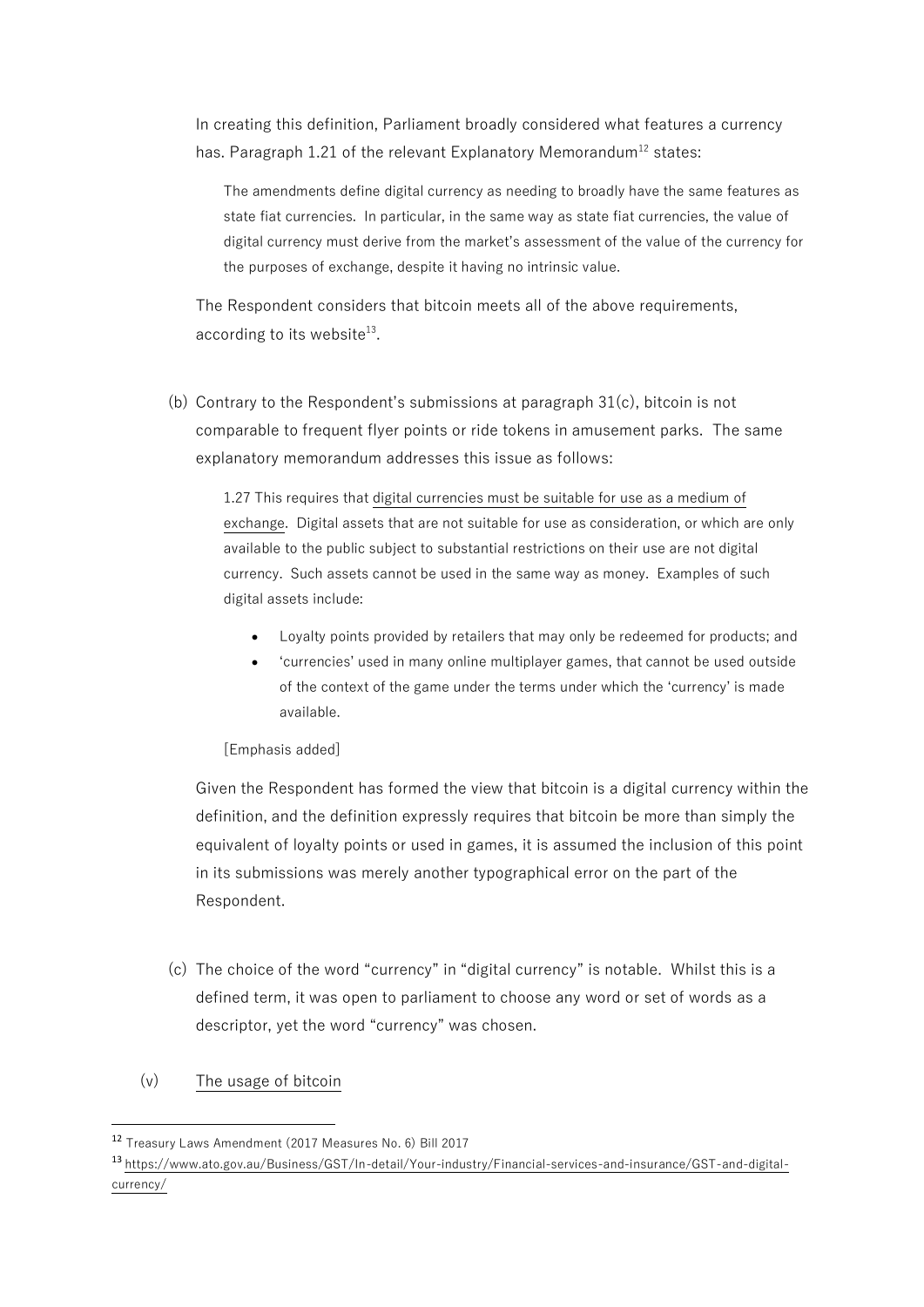- 96. The Applicant has submitted evidence showing the usage of bitcoin. The entire application to the Tribunal was made possible due to the Applicant's use of bitcoin. There are also cases described above which indicate usage – not just in general transactions but also in more complex arrangements. It is possible to lend bitcoin and earn interest on bitcoin. It is possible to invest in derivates and securities using bitcoin. It is possible to pay for goods and services using bitcoin.
- 97. The Respondent provided some international examples relating to bitcoin. These are not strictly relevant, as they relate to the laws of different countries that are not necessarily comparable. What can be of use, however, are references in other jurisdictions relating to the use of bitcoin which indicate its prevalence. In this regard the comments made by the Respondent are of assistance – they show that bitcoin is prevalent enough in nature for it to attract the attention of the relevant regulatory bodies in those jurisdictions. It is unlikely that this would have occurred if their use was "limited" as the Respondent suggests in its submissions.

#### (a) Switzerland

The Swiss Federal Tax Administration has confirmed that Bitcoin should be treated in the same way as the Swiss franc or other fiat currency – that is, trading Bitcoins is neither a delivery nor a service for the purpose of Swiss value added tax (VAT). As a result, a Bitcoin transaction is VAT-free<sup>14</sup>.

If Bitcoins are used to pay for the supply of goods or services subject to Swiss VAT, the usage of Bitcoins is considered a mode of payment. Consequently, the seller must not charge any additional VAT on a taxable transaction due to the use of Bitcoins as means of payment. This is also the case for other forms of native transaction tokens.

In 2016, Zug, a municipality in Central Switzerland (near the Swiss Alps) added bitcoin as a means of paying city fees, in a test and an attempt to advance Zug as a region that is advancing future technologies.<sup>15</sup> Swiss Federal Railways, governmentowned railway company of Switzerland, sells bitcoins at its ticket machines.<sup>16</sup>

(b) Sweden

Sweden considers Bitcoin as currency for taxation purposes. The Swedish Tax Agency has given a preliminary ruling on Value Added Tax (VAT) on bitcoins, stating that trade in bitcoins is not subject to Swedish VAT, but is instead subject to the

<sup>14</sup> Article 21(2) of the Swiss VAT Act

<sup>15</sup>https://www.dw.com/en/alpine-crypto-valley-pays-with-bitcoins/a-19371082

<sup>16</sup><https://www.sbs.com.au/news/swiss-rail-to-sell-bitcoins>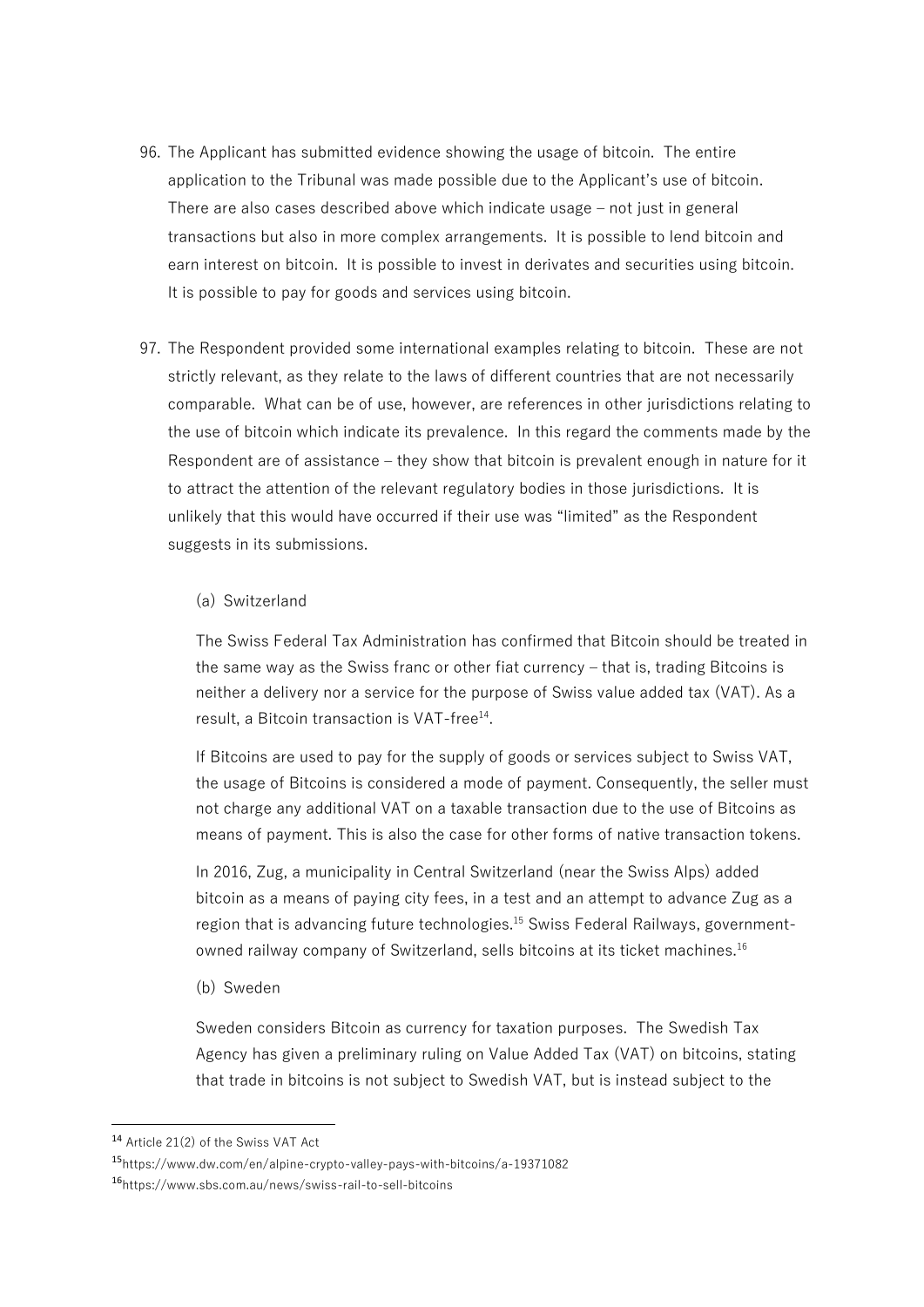Finansinspektionen (Financial Supervisory Authority) regulations and treated as a currency. The decision has been appealed by the Swedish Tax Authority and was upheld by the Swedish Supreme Administrative Court.<sup>17</sup>

The governmental regulatory and supervisory body Swedish Financial Supervisory Authority (Finansinspektionen) has legitimized the fast growing industry by publicly proclaiming bitcoin and other digital currencies as a means of payment. For certain businesses interacting with [fiat](https://en.wikipedia.org/wiki/Fiat_money) (mainly exchanges) the current regulation dictates that an application for approval/license must be filed and all the AML/CTF and KYC regulations applicable to more traditional financial service providers must be followed.

On October 6, 2014 representatives of the Swedish Enforcement Authority announced that that it will start to investigate and seize Bitcoin holdings when collecting funds from indebted individuals. The Swedish Enforcement Authority is a government agency that enforces judgments for both private and public claims.<sup>18</sup>

(c) Other

Additional materials and examples of the use of bitcoin have been provided in the Applicant's materials.

## **Other views expressed by the Respondent**

- 98. The Respondent refers to the introduction of new facts by the Applicant for example, paragraph 13 and 14 of the submissions.
- 99. Although this charge was levied at the Applicant before the Applicant had made any submissions or indicated the use of its material, the Applicant wishes to address this point by simply saying that no new facts have been introduced.
- 100. The matter before the Tribunal concerns the nature of bitcoin and whether it is a foreign currency. The Applicant is obliged to assist the Tribunal by providing adequate information. It does not assist in coming to the correct conclusion if material that is relevant is withheld. However, the Applicant is ultimately in the Tribunal's hands as to whether this material has been of assistance. The Applicant certainly hopes that it has been.
- 101. In any event, the Applicant addresses the point made by the Respondent that the material provided by the Applicant, which includes material by some commentators, foreign authorities on legal issues surrounding Bitcoin and evidence that Bitcoin can be

<sup>17</sup>https://www.skatterattsnamnden.se/publiceradeforhandsbesked/2013/handelmedbitcoins.5.14dfc9b0163796ee3e777b 4c.html

<sup>18</sup>www.loc.gov/law/foreign-news/article/sweden-enforcement-authority-to-collect-bitcoins/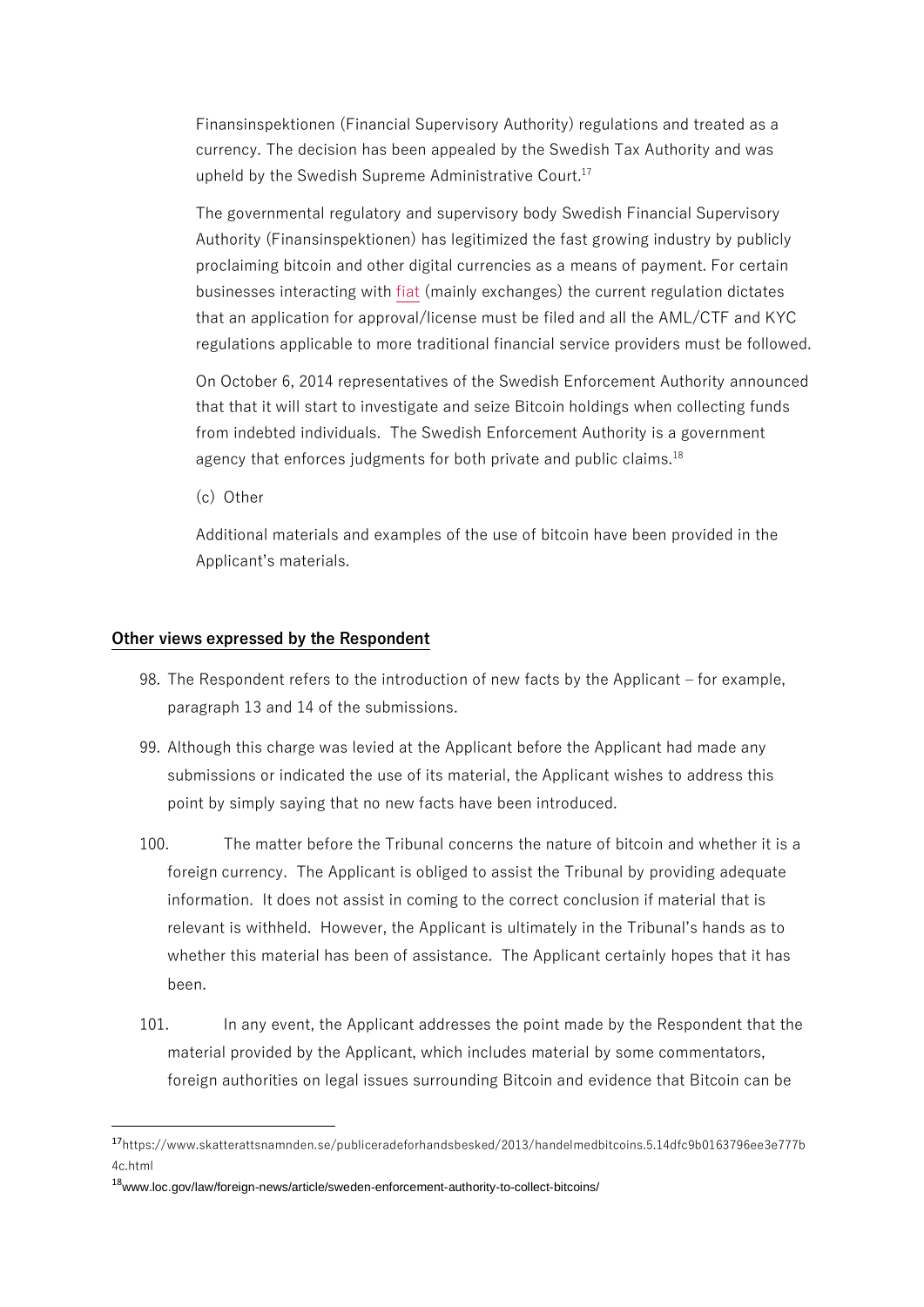used to purchase specific goods or services should not be considered by the Tribunal based on *Commissioner of Taxation v McMahon* (1997) 79 FCR 127; Rosgoe Pty Ltd v Commissioner of Taxation [2015] FCA 1231; Commissioner of Taxation v Eichmann [2019] FCA 2155.

- 102. These cases create limitations only where new facts are introduced into the factual matrix concerning the private ruling. There ruling was simply on the question of whether bitcoin is a currency other than Australian currency (i.e. a foreign currency). Therefore, material assisting in the accurate description of bitcoin is relevant.
- 103. If the objective is to reach the correct conclusion, then this material needs to be included.

## **Conclusion**

- 104. The Applicant submits that the bitcoin is a currency other than Australian currency, and therefore is a foreign currency for the purposes of section 995-1 of the Income Tax Assessment Act 1997 for the following reasons:
	- The legal definition of currency covers fungible and measurable mediums of exchange.
	- The legal definition is intended to be broad, both historically (in a constitutional context) and under the Income Tax Assessment Act 1997.
	- Bitcoin is essentially a payment that is waiting to happen. It has no other purpose. This was described as its purpose by its founder. This is also verified by the mathematical design of bitcoin.
	- The term "currency" is used by Parliament, the Courts and in general parlance to refer to bitcoin.
	- An unwarranted narrowing of the definition of currency would be both incorrect and essentially limit the Parliament's power with respect to currency (such as bitcoin) under the Constitution which relies on the same definition.
	- An unwarranted narrowing of the definition of currency would also result in the intention of the provisions introducing the term in the Income Tax Assessment Act 1997 inoperable in circumstances where they were intended to operate, thereby creating a loophole for the mischief which was closed by the laws to be reopened.
- 105. It is respectfully submitted that the objection decision be set aside and that the question asked in the private ruling be answered in the affirmative.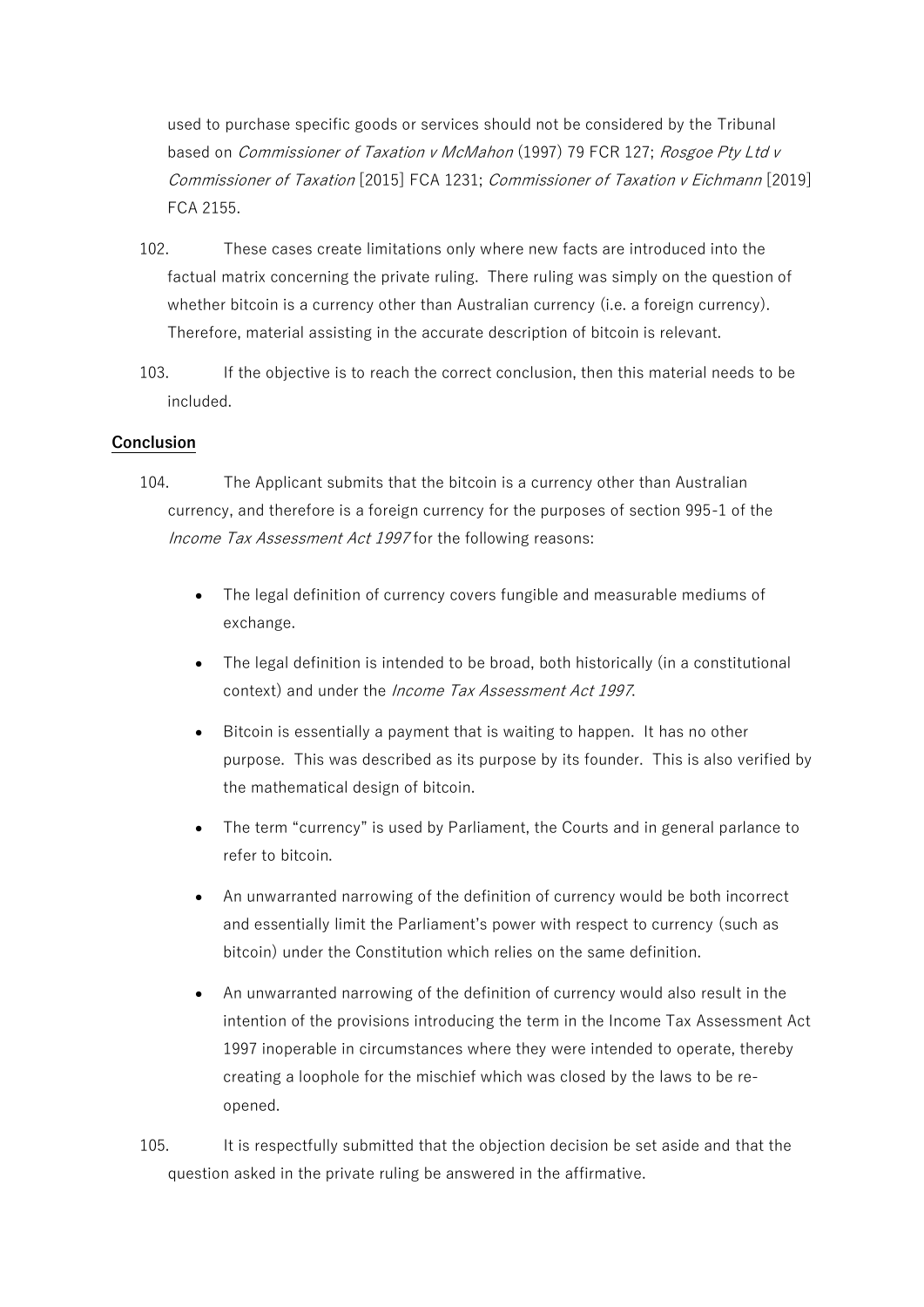## Annexure A: additional technical detail:

## Payer/spender  $1 \rightarrow$  receiver  $1 \rightarrow$  receiver 2

The validation process is as follows (for going from receiver  $1$  to receiver  $2$ ) – see my notebook:

- The signature from the receiver is compared against the pubkey script of payer/spender 1. This is done as follows:
	- Take the signature from the receiver 1 and the pubkey script from payer/spender 1 (which contains the conditions for receiver 1 to spend the output).
	- o The signature from receiver 1 has the public key.
	- o The payer/spender 1's pubkey script is run and it creates a copy of the public key of receiver 1.
	- o These two need to be the same (return ''true''), otherwise the transaction will not validate.
	- o The pubkey script from payer/spender 1 then executes and checks the signature provided by receiver 1 against the now authenticated public key. If the signature matches the public key (return ''true'') and was generated using all of the data required to be signed, then the transaction is valid.
	- o The full redeem script needs to hash to the same value as the script has that payer/spender 1 put in their output. It then processes the redeem script exactly as it would if it were the primary pubkey script, letting receiver 1 spend the output if the redeem script does not return false.
	- o There is also a standard transactions test, which tests the pubkey scripts and signature scripts against a small set of believed-to-be-safe templates. These are:
		- Pay to Public Key Hash (P2PKH) the most common form of pubkey script used to send a transaction to one or multiple bitcoin addresses.
		- Pay To Script Hash (P2SH) the transaction gets sent to a script hash. This has the advantage of being able to store text (so you can write messages/comments). To redeem a P2SH transaction, the spender must provide the valid signature or answer in addition to the correct redeem script. The initial part of the signature script acts as the "signature script" in P2PHK/P2Multisig, and the redeem script acts as the "pubkey script"
		- Multisig a pubkey script that provides  $n$  number of pubkeys and requires the corresponding signature script provide  $m$  number of signatures corresponding to the provided pubkeys